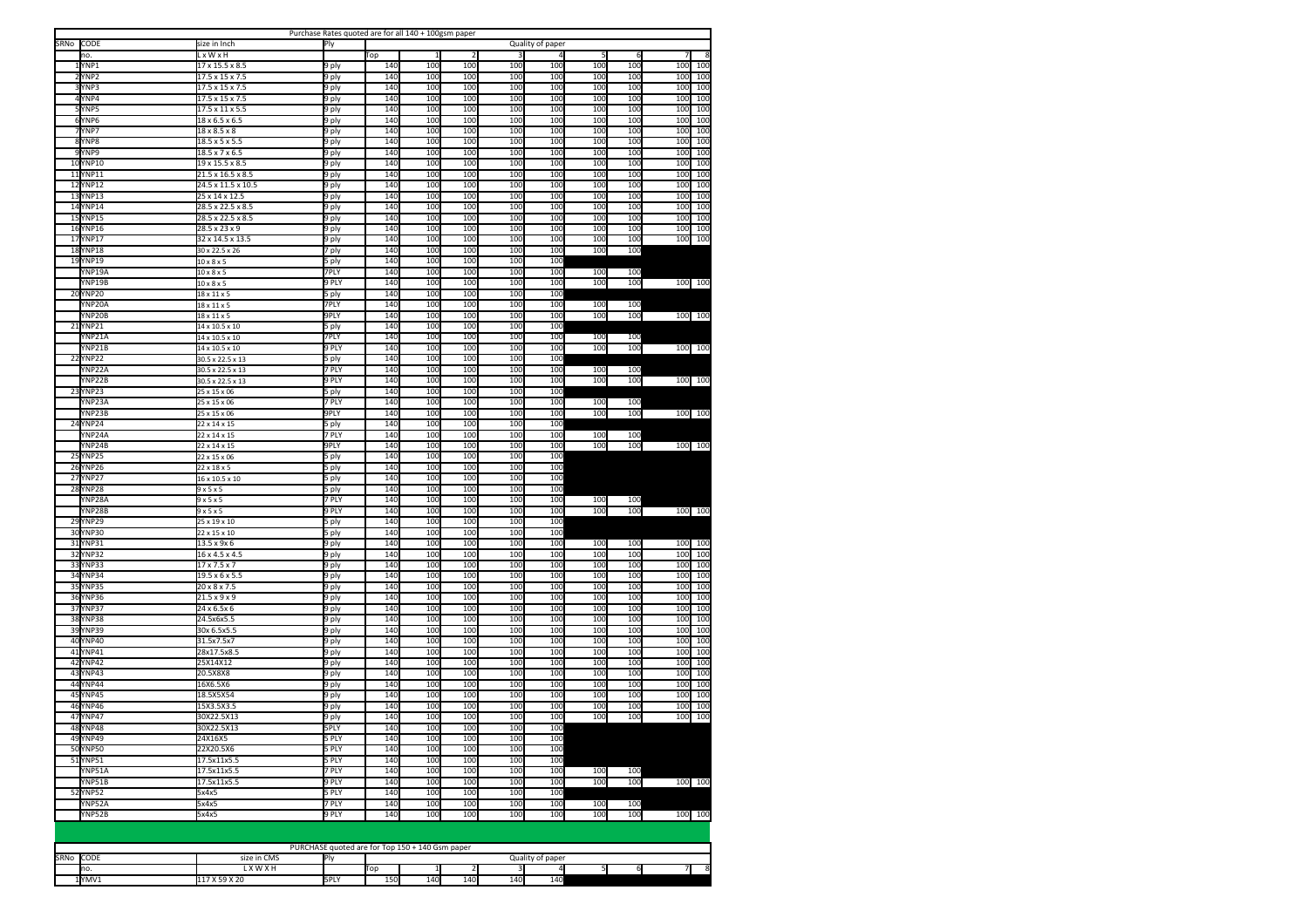| 2YMV2                     | 62 X48 X 62                                          | 5PLY                                                 | 150              | 140              | 140            | 140 | 140              |                |     |                |
|---------------------------|------------------------------------------------------|------------------------------------------------------|------------------|------------------|----------------|-----|------------------|----------------|-----|----------------|
| YMV3                      | 102 X 26 X 20                                        | 5PLY                                                 | 150              | 140              | 140            | 140 | 140              |                |     |                |
| 4YMV4                     | 130 X 53 X 17                                        | 5PLY                                                 | 150              | 140              | 140            | 140 | 140              |                |     |                |
| 5YMV5                     | 118 X 63 X 23                                        | 5PLY                                                 | 150              | 140              | 140            | 140 | 140              |                |     |                |
| 6YMV6                     | 117 X 53 X 17                                        | 5PLY                                                 | 150              | 140              | 140            | 140 | 140              |                |     |                |
| YMV7                      | 60X 52 X 62                                          | 5PLY                                                 | 150              | 140              | 140            | 140 | 140              |                |     |                |
| 8YMV8                     | 112X 54X 15                                          | 5PLY                                                 | 150              | 140              | 140            | 140 | 140              |                |     |                |
| 9YMV9                     | 57X47X44                                             | 5PLY                                                 | 150              | 140              | 140            | 140 | 140              |                |     |                |
| 10YMV10                   | 97X21X15                                             | 5PLY                                                 | 150              | 140              | 140            | 140 | 140              |                |     |                |
| 11YMV11                   | 125X48X12                                            | 5PLY                                                 | 150              | 140              | 140            | 140 | 140              |                |     |                |
| 12YMV12                   | 113X58X18                                            | 5PLY                                                 | 150              | 140              | 140            | 140 | 140              |                |     |                |
| 13YMV13                   | 112X48X12                                            | 5PLY                                                 | 150              | 140              | 140            | 140 | 140              |                |     |                |
| 14YMV14                   | 55X47X57                                             | 5PLY                                                 | 150              | 140              | 140            | 140 | 140              |                |     |                |
| 15YMV15                   | 36x27x15                                             | 5PLY                                                 | 150              | 100              | 100            | 100 | 100              |                |     |                |
| 16YMV16                   | 23x10x15                                             | 5PLY                                                 | 150              | 100              | 100            | 100 | 100              |                |     |                |
| 17YMV17                   | 30x28x20                                             | 5PLY                                                 | 150              | 100              | 100            | 100 | 100              |                |     |                |
| 18YMV18                   | 19x19x19                                             | 5PLY                                                 | 150              | 100              | 100            | 100 | 100              |                |     |                |
|                           |                                                      |                                                      |                  | 140              | 140            | 100 | 100              |                |     |                |
| 19YMV19                   | 55x15x10                                             | 5PLY                                                 | 150              |                  |                |     |                  |                |     |                |
| 20YMV20                   | 40x37x19                                             | 5PLY                                                 | 150              | 140              | 140            | 100 | 100              |                |     |                |
| 21 YMV21                  | 36x32x09                                             | 5PLY                                                 | 150              | 140              | 140            | 100 | 100              |                |     |                |
| 22YMV22                   | 26X 20 X 13                                          | 5 PLY                                                | 140              | 100              | 100            | 100 | 100              |                |     |                |
|                           |                                                      |                                                      |                  |                  |                |     |                  |                |     |                |
|                           |                                                      | Purchase Rates quoted are for all 140 + 100gsm paper |                  |                  |                |     |                  |                |     |                |
| SRNo CODE                 | size in CM                                           | Ply                                                  |                  |                  |                |     | Quality of paper |                |     |                |
| no.                       | L x W x H                                            |                                                      | Top              |                  |                |     |                  | 5 <sup>1</sup> | 6   | $\overline{7}$ |
| 1AP1                      | 67X56X39                                             | 5PLY                                                 | 140              | 100              | 100            | 100 | 100              |                |     |                |
| 2AP2                      | 35X27X26                                             | 5 PLY                                                | 140              | 100              | 100            | 100 | 100              |                |     |                |
| 3AP3                      | 60X41X31                                             | 5 PLY                                                | 140              | 100              | 100            | 100 | 100              |                |     |                |
| 4AP4                      | 56X40X15                                             | 5 PLY                                                | 140              | 100              | 100            | 100 | 100              |                |     |                |
|                           |                                                      |                                                      |                  |                  |                |     |                  |                |     |                |
|                           |                                                      | Purchase Rates quoted are for all 140 + 100gsm paper |                  |                  |                |     |                  |                |     |                |
| SRNo CODE                 | size in CM                                           | Ply                                                  | Quality of paper |                  |                |     |                  |                |     |                |
| no.                       | L x W x H                                            |                                                      | Top              |                  |                |     | 4                | 5              | 6   |                |
| 1KMI1                     | 61X 52X26                                            | 5PLY                                                 | 140              | 100              | 100            | 100 | 100              |                |     |                |
|                           |                                                      |                                                      | 140              | 100              | 100            | 100 | 100              |                |     |                |
| KMI2                      | 26X 20 X 13                                          | 5 PLY                                                |                  |                  |                |     |                  |                |     |                |
| KMI3                      | 56X 36 X 39                                          | 5 PLY                                                | 140              | 100              | 100            | 100 | 100              |                |     |                |
| KMI4                      | 61 X 61 X 52                                         | 5 PLY                                                | 140              | 100              | 100            | 100 | 100              |                |     |                |
| KMI5                      | 44 X31 X 15                                          | 5 PLY                                                | 140              | 100              | 100            | 100 | 100              |                |     |                |
|                           |                                                      |                                                      |                  |                  |                |     |                  |                |     |                |
|                           |                                                      | Purchase Rates quoted are for all 140 + 100gsm paper |                  |                  |                |     |                  |                |     |                |
| SRNo CODE                 | size in INCHES                                       | Ply                                                  |                  |                  |                |     | Quality of paper |                |     |                |
| no.                       | L x W                                                |                                                      | Тор              |                  |                | 3   | $\overline{a}$   | 5              | 6   | $\overline{7}$ |
| Pallet slip sheet YSH1    | 1000 MM X 1150MM                                     | 3 PLY                                                | 150              | 150              | 150            |     |                  |                |     |                |
| Pallet slip sheet YSH1A   | 1200 MM X 1200MM                                     | 3 PLY                                                | 150              | 150              | 150            |     |                  |                |     |                |
| Pallet slip sheet YSH2    | 1000 MM X 1150MM                                     | 5PLY                                                 | 150              | 150              | 150            | 150 | 150              |                |     |                |
| 4 Pallet slip sheet YSH2A | 1200 MM X 1200MM                                     | 5PLY                                                 | 150              | 150              | 150            | 150 | 150              |                |     |                |
| Pallet slip sheet YSH3    | 1000 MM X 1150MM                                     | 7PLY                                                 | 150              | 150              | 150            | 150 | 150              | 150            | 150 |                |
| 6 Pallet slip sheet YSH3A | 1200 MM X 1200MM                                     | 7PLY                                                 | 150              | 150              | 150            | 150 | 150              | 150            | 150 |                |
|                           |                                                      |                                                      |                  |                  |                |     |                  |                |     |                |
|                           |                                                      |                                                      |                  |                  |                |     |                  |                |     |                |
| SRNo CODE                 | size in INCHES                                       | Thickness                                            |                  |                  |                |     | Quality of paper |                |     |                |
| no.                       | L x W                                                |                                                      | Top              | $\mathbf{1}$     | 2              | 3   | $\overline{a}$   | 5              | 6   | 7<br>-8        |
| $1L1$ 3mm 2 meter         | 30CM X 30CM                                          | 3mm                                                  |                  |                  |                |     |                  |                |     |                |
| L2 3mm 2 meter            | 40CM X 40CM                                          | 3mm                                                  |                  |                  |                |     |                  |                |     |                |
| L3 4mm 2 meter            | 30CM X 30CM                                          | 4mm                                                  |                  |                  |                |     |                  |                |     |                |
| 4L4 4mm 2 meter           | 40CM X 40CM                                          | 4mm                                                  |                  |                  |                |     |                  |                |     |                |
| L5 5mm 2 meter            | 30CM X 30CM                                          | 5mm                                                  |                  |                  |                |     |                  |                |     |                |
| 6L6 5mm 2 meter           | 40CM X 40CM                                          | 5mm                                                  |                  |                  |                |     |                  |                |     |                |
|                           |                                                      |                                                      |                  |                  |                |     |                  |                |     |                |
|                           |                                                      | Purchase Rates quoted are for all 150gsm 20 bf paper |                  |                  |                |     |                  |                |     |                |
| SRNo CODE                 | size in INCHES                                       | Ply                                                  |                  |                  |                |     | Quality of paper |                |     |                |
| no.                       | L x W x H                                            |                                                      | Top              |                  |                |     |                  | 5 <sub>l</sub> | 6   | $\overline{7}$ |
| CROCS1 1P                 | 10.75X 7.25X7.50                                     | 5PLY                                                 | 150              | 150              | 150            | 150 | 150              |                |     |                |
| CROCS1 1PA<br>Δ           | 10.75X 7.25X7.50                                     | 3PLY                                                 | 150              | 150              | 150            |     |                  |                |     |                |
| 2 CROCS2 2P               | 10.75X 7.25X14.74                                    | 5 PLY                                                | 150              | 150              | 150            | 150 | 150              |                |     |                |
|                           |                                                      |                                                      |                  |                  |                |     |                  |                |     |                |
| 5CROCS2 2PA               | 10.75X 7.25X14.74                                    | 3 PLY                                                | 150<br>150       | 150<br>150       | 150            |     |                  |                |     |                |
| 3 CROCS3 4P               | 13.75X 12.50X11.625                                  | 5 PLY                                                |                  |                  | 150            | 150 | 150              |                |     |                |
|                           |                                                      |                                                      |                  |                  |                |     |                  |                |     |                |
|                           |                                                      | Purchase Rates quoted are for all 150gsm bf paper    |                  |                  |                |     |                  |                |     |                |
| SRNo CODE                 | size in cms                                          | Ply                                                  |                  |                  |                |     | Quality of paper |                |     |                |
| no. in inches             | L x W x H                                            |                                                      | Top              |                  | $\overline{2}$ | 3   |                  | 5              | 6   |                |
| 1T1 - 24.5 x 15.5 x 6.5   | 62 X 39 X 16                                         | 5 PLY                                                | 150              | 100              | 100            | 100 | 100              |                |     |                |
| 2T2 - 30.5 x 22 x 25.5    | 77 x 56 x 65                                         | 5 PLY                                                | 150              | 100              | 100            | 100 | 100              |                |     |                |
| 3 T3-23.75 x 15.5 x 15.5  | 60 x 39x 39                                          | 5 PLY                                                | 150              | 100              | 100            | 100 | 100              |                |     |                |
| 4 T4 - 30.5 x 23x 13.50   | 77 x 58x 34                                          | 5 PLY                                                | 150              | 100              | 100            | 100 | 100              |                |     |                |
| 5T5-10 x 8.25 x 5.25      | 25x 21x 13                                           | 5 PLY                                                | 150              | 100              | 100            | 100 | 100              |                |     |                |
| 6 T6-17.5 x 12.25 x 6     | 44x 31x 15                                           | 5 PLY                                                | 150              | 100              | 100            | 100 | 100              |                |     |                |
|                           |                                                      |                                                      |                  |                  |                |     |                  |                |     |                |
|                           |                                                      |                                                      |                  |                  |                |     |                  |                |     |                |
|                           |                                                      |                                                      |                  |                  |                |     |                  |                |     |                |
|                           | Purchase Rates quoted are for all 140 + 100gsm paper |                                                      |                  |                  |                |     |                  |                |     |                |
| SRNo CODE<br>no.          | size in INCHES<br>L x W x H                          | Ply                                                  | Top              | Quality of paper |                |     |                  |                |     |                |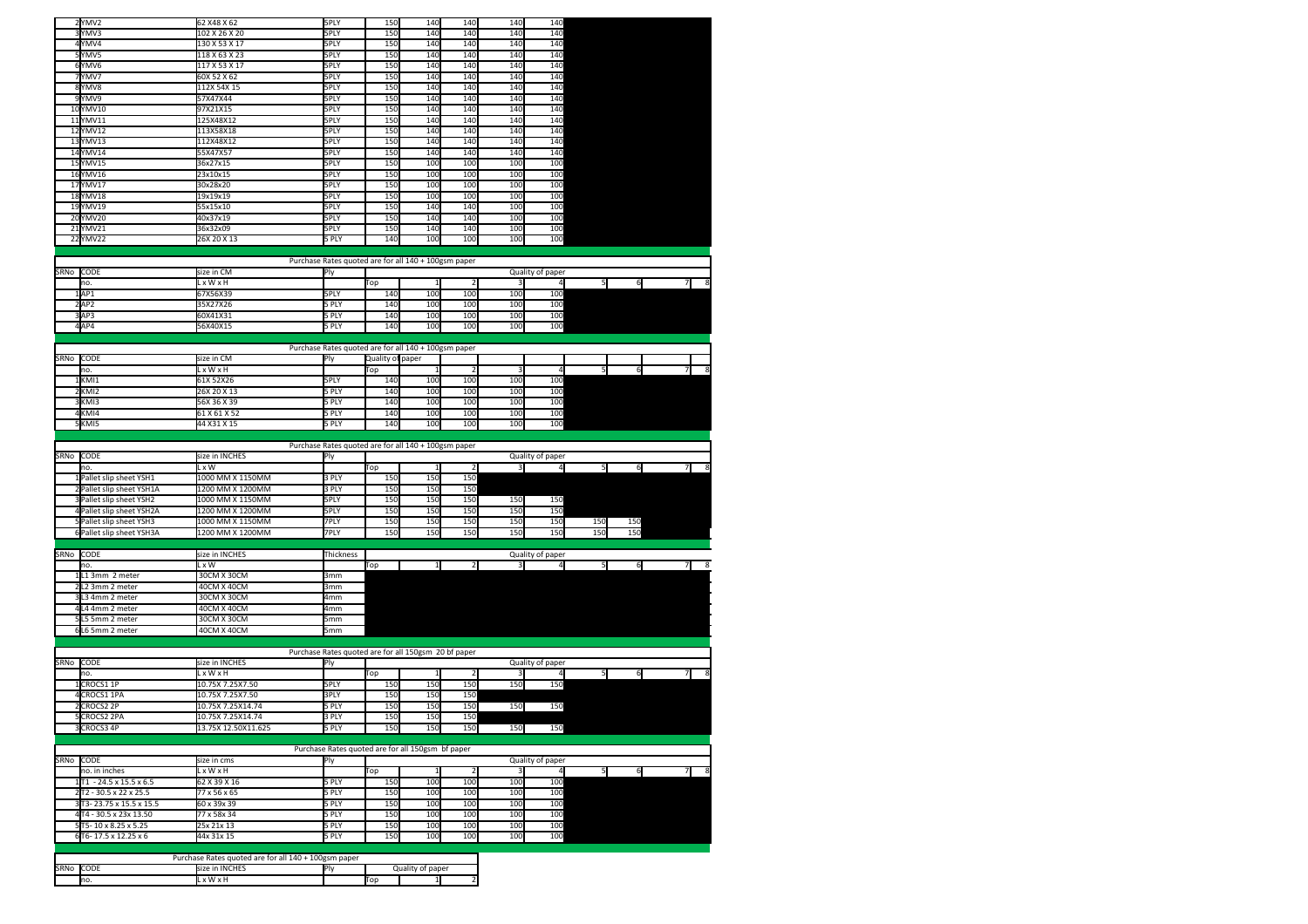|           | 1FS1LTR     | 12.25X9.25X11.25 | 3 PLY                                          | 140 | 140 | 140 |     |                  |     |     |     |     |
|-----------|-------------|------------------|------------------------------------------------|-----|-----|-----|-----|------------------|-----|-----|-----|-----|
|           | 2FS500ML    | 15X 10.5X8.5     | 3 PLY                                          | 140 | 140 | 140 |     |                  |     |     |     |     |
|           |             |                  |                                                |     |     |     |     |                  |     |     |     |     |
|           |             |                  | Purchase Rates quoted are for all 100gsm paper |     |     |     |     |                  |     |     |     |     |
| SRNo CODE |             | size in CM       | P <sub>1</sub>                                 |     |     |     |     | Quality of paper |     |     |     |     |
|           | Ino.        | L x W x H        |                                                | Top |     |     |     |                  |     |     |     |     |
|           | 1LYNP1-9PLY | 9PLY 48* 5+5     | <b>DEN</b>                                     | 140 | 140 | 140 | 140 | 140              | 140 | 140 | 140 | 140 |
|           | 2LYNP1-7PLY | 7PLY 48* 5+5     | 7PLY                                           | 140 | 140 | 140 | 140 | 140              | 140 | 140 | 140 | 140 |
|           | 3LYNP2-9PLY | 9PLY 48* 5+5     | 9LY                                            | 100 | 100 | 100 | 100 | 100              | 100 | 100 | 100 | 100 |
|           | 4LYNP2-7PLY | 7PLY 48* 5+5     | 7PLY                                           | 100 | 100 | 100 | 100 | 100              | 100 | 100 | 100 | 100 |

| SR No |        | CODE size in Inch          | Ply   |     |     |     |     | Quality of paper |     |     |     |     |
|-------|--------|----------------------------|-------|-----|-----|-----|-----|------------------|-----|-----|-----|-----|
|       | 1 YNP  | 17 x 15.5 x 8.5            | 9 ply | 140 | 120 | 120 | 120 | 120              | 120 | 120 | 120 | 120 |
|       | 6YNP   | $18.5 \times 5 \times 5.5$ | 9 ply | 140 | 120 | 120 | 120 | 120              | 120 | 120 | 120 | 120 |
|       | 11 YNP | 25 x 14 x 12.5             | 9 ply | 140 | 120 | 120 | 120 | 120              | 120 | 120 | 120 | 120 |
|       | 16YNP  | $10 \times 8 \times 5$     | 5 ply | 140 | 120 | 120 | 120 | 120              | 120 | 120 | 120 | 120 |
|       | 18YNP  | $14 \times 10.5 \times 10$ | 5 ply | 140 | 120 | 120 | 120 | 120              | 120 | 120 | 120 | 120 |
|       | 20YNP  | 25 x 15 x 06               | 5 ply | 140 | 120 | 120 | 120 | 120              | 120 | 120 | 120 | 120 |
|       | 22 YNP | 9x5x5                      | 5 ply | 140 | 120 | 120 | 120 | 120              | 120 | 120 | 120 | 120 |
|       | 23YNP  | $13.5 \times 9 \times 6$   | 9 ply | 140 | 120 | 120 | 120 | 120              | 120 | 120 | 120 | 120 |
|       | 24YNP  | $16 \times 4.5 \times 4.5$ | 9 ply | 140 | 120 | 120 | 120 | 120              | 120 | 120 | 120 | 120 |
|       | 25 YNP | $17 \times 7.5 \times 7$   | 9 ply | 140 | 120 | 120 | 120 | 120              | 120 | 120 | 120 | 120 |
|       | 27YNP  | $20 \times 8 \times 7.5$   | 9 ply | 140 | 120 | 120 | 120 | 120              | 120 | 120 | 120 | 120 |
|       | 28YNP  | $21.5 \times 9 \times 9$   | 9 ply | 140 | 120 | 120 | 120 | 120              | 120 | 120 | 120 | 120 |
|       | 29 YNP | 24 x 6.5x 6                | 9 ply | 140 | 120 | 120 | 120 | 120              | 120 | 120 | 120 | 120 |
|       | 30 YNP | 24.5x6x5.5                 | 9 ply | 140 | 120 | 120 | 120 | 120              | 120 | 120 | 120 | 120 |
|       | 32 YNP | 31.5x7.5x7                 | 9 ply | 140 | 120 | 120 | 120 | 120              | 120 | 120 | 120 | 120 |
|       | 33 YNP | 28x17.5x8.5                | 9 ply | 140 | 120 | 120 | 120 | 120              | 120 | 120 | 120 | 120 |

Purchase Rates quoted are for all 150gsm bf paper with printing 2 sides CODE Ply Quality of paper no. in inches L x W x H Top 1 2 3 4 5 6 7 8 LU1-AM ( H4/HS1) 48X24.5X15.5 3 PLY 150 150 150 2<br>2 2 LU2-AM(PY21/R10) 27X26.5X17 3 PLY 150 150<br>3 2 3 PLY 150 150 150 LU3-AM (LED H4/H1/H3) 32X14X17.5 3 PLY 150 150 150 LU4-OEM (H11/D5S) 34X25X23 3 PLY 150 150 150 5 LU5-OEM(PY21W) 6 LU6-OEM(H4/HS1) SRNo CODE<br>
no. in inches<br>
Lx W x H

|      |                                |                   | Purchase Rates quoted are for all 140 + 100gsm paper |     |     |                |     |                  |     |     |                |
|------|--------------------------------|-------------------|------------------------------------------------------|-----|-----|----------------|-----|------------------|-----|-----|----------------|
| SRNo | CODE                           | size in cms       | Ply                                                  |     |     |                |     | Quality of paper |     |     |                |
|      | no.                            | L x W x H         |                                                      | Top |     | $\overline{2}$ |     | $\overline{4}$   | 51  | 6   | $\overline{7}$ |
|      | 1H1                            | 22 X 19 X 16      | 5PLY                                                 | 150 | 100 | 100            | 100 | 100              |     |     |                |
|      | 2M3                            | 31X 29 X 17       | 5PLY                                                 | 150 | 100 | 100            | 100 | 100              |     |     |                |
|      | 3P2                            | 31 X 28 X 20      | <b>5PLY</b>                                          | 150 | 100 | 100            | 100 | 100              |     |     |                |
|      | 4B4                            | 41 X 31X 28       | 5PLY                                                 | 150 | 100 | 100            | 100 | 100              |     |     |                |
|      | 5D1                            | 49X13X51          | 5PLY                                                 | 150 | 100 | 100            | 100 | 100              |     |     |                |
|      | 6L1                            | 40X14X42          | 5PLY                                                 | 150 | 100 | 100            | 100 | 100              |     |     |                |
|      | 856                            | 41X33X19          | 5PLY                                                 | 150 | 100 | 100            | 100 | 100              |     |     |                |
|      | 9H2                            | 23X23X10          | 5PLY                                                 | 150 | 100 | 100            | 100 | 100              |     |     |                |
|      | 10M2N                          | 32X28X13          | 5PLY                                                 | 150 | 100 | 100            | 100 | 100              |     |     |                |
| 11P8 |                                | 72X53X24          | 5PLY                                                 | 150 | 100 | 100            | 100 | 100              |     |     |                |
| 12K5 |                                | 56X50X18          | 5PLY                                                 | 150 | 100 | 100            | 100 | 100              |     |     |                |
|      | $13$ <sub>DS1</sub>            | 26X16X7           | 5PLY                                                 | 150 | 100 | 100            | 100 | 100              |     |     |                |
| 14K1 |                                | 56X28X23          | 5PLY                                                 | 150 | 100 | 100            | 100 | 100              |     |     |                |
| 15G1 |                                | 56X52X44          | 5PLY                                                 | 150 | 100 | 100            | 100 | 100              |     |     |                |
|      | 16 D <sub>2</sub> A            | 50X17X50          | <b>SPLY</b>                                          | 150 | 100 | 100            | 100 | 100              |     |     |                |
| 17U1 |                                | 63X14X44          | 5PLY                                                 | 150 | 100 | 100            | 100 | 100              |     |     |                |
|      | 18 <sub>S12</sub>              | 50X16X50          | 5PLY                                                 | 150 | 100 | 100            | 100 | 100              |     |     |                |
|      | 19 IR1                         | 22X11X9           | 5PLY                                                 | 150 | 100 | 100            | 100 | 100              |     |     |                |
| 20L3 |                                | 63X13X43          | 5PLY                                                 | 150 | 100 | 100            | 100 | 100              |     |     |                |
|      | 22 02 12.5 X 9 X 12.5          | 31.75X22.86X31.75 | 5PLY                                                 | 150 | 100 | 100            | 100 | 100              |     |     |                |
|      | 23 C4 15 X 11 1/4 X 9          | 38X28.57X22.86    | 5PLY                                                 | 150 | 100 | 100            | 100 | 100              |     |     |                |
|      | 24 DVR 16 1/2 X 8 1/4 X 17 3/4 | 42X21X45          | 7PLY                                                 | 150 | 100 | 100            | 100 | 100              | 100 | 100 |                |
|      | 25 B5 16 X 12 X 14             | 40.64X30.48X35.56 | 5PLY                                                 | 150 | 100 | 100            | 100 | 100              |     |     |                |
|      | 26 L5 16 X 5 1/8 X 16 1/4      | 40.64X14.60X41.27 | 5PLY                                                 | 150 | 100 | 100            | 100 | 100              |     |     |                |
|      | 2701 18 X 12.5 X 20.5          | 45.72X31.75X52    | 5PLY                                                 | 150 | 100 | 100            | 100 | 100              |     |     |                |
|      | 28 S7 18 X 12 X 12 1/2         | 45.72X30.48X31.75 | 5PLY                                                 | 150 | 100 | 100            | 100 | 100              |     |     |                |
|      | 29 03 18 X 6 X 12.4            | 45.72X15.24X31.50 | 5PLY                                                 | 150 | 100 | 100            | 100 | 100              |     |     |                |
|      | 30 LL 19 1/2 X 5 X 20          | 49.53X12.70X50.80 | 5PLY                                                 | 150 | 100 | 100            | 100 | 100              |     |     |                |
|      | 31AS6 20 X 12 X 10             | 50.80X30.48X25.40 | 9PLY                                                 | 150 | 100 | 100            | 100 | 100              | 100 | 100 | 100 100        |
|      | 32 AS2 20 X 12 X 8             | 50.80X30.38X20.32 | 9PLY                                                 | 150 | 100 | 100            | 100 | 100              | 100 | 100 | 100<br>100     |
|      | 33 IT 20X 20 X 7               | 50.80X50.80X17.78 | 7PLY                                                 | 150 | 100 | 100            | 100 | 100              | 100 | 100 |                |
|      | 34 APS1 21 X 12.5 X 15         | 53.34X31.75X38    | 9 PLY                                                | 150 | 100 | 100            | 100 | 100              | 100 | 100 | 100 100        |
|      | 35 IR1 22X 11X 9               | 55.88X27.94X22.86 | 5PLY                                                 | 150 | 100 | 100            | 100 | 100              |     |     |                |
|      | 36 CPU 23.5 X 11.5 X 3.5       | 59.69X29.21X8.89  | 5PLY                                                 | 150 | 100 | 100            | 100 | 100              |     |     |                |
|      | 37AS3 23 X 13 X 14             | 58.42X33X35.50    | 9PLY                                                 | 150 | 100 | 100            | 100 | 100              | 100 | 100 | 100 100        |
|      | 38 AP2 24 X 12 X 16            | 61X30.48X40.64    | 7PLY                                                 | 150 | 100 | 100            | 100 | 100              | 100 | 100 |                |
|      | 39 AC6 24 X 12 X 4 1/4         | 61X30.48X10.80    | 5PLY                                                 | 150 | 100 | 100            | 100 | 100              |     |     |                |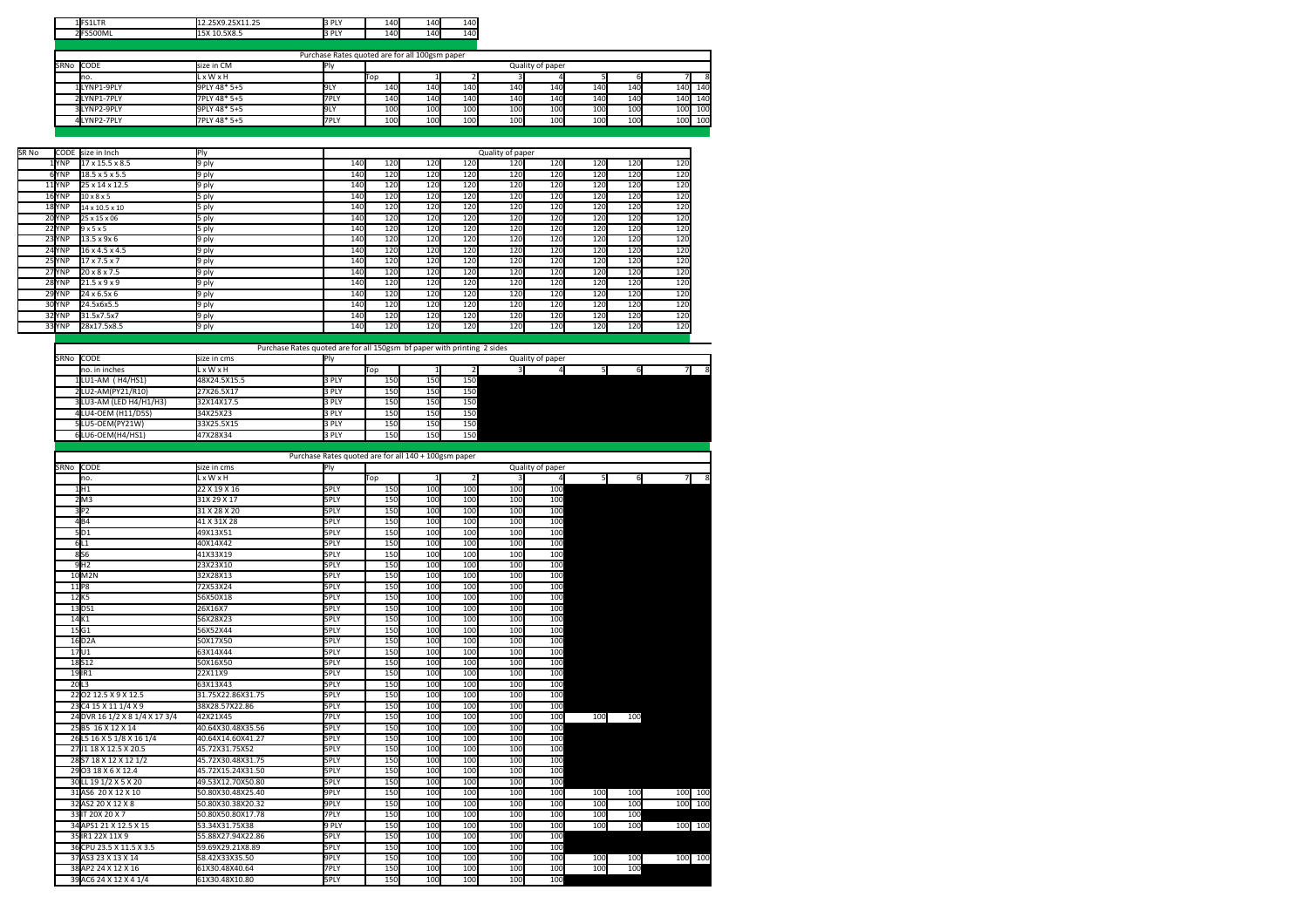|                           | 40 TS2 24 X 17X 15             | 61X43.18X38                     | 7 PLY          | 150        | 100                                                  | 100             | 100        | 100              | 100             | 100 |          |
|---------------------------|--------------------------------|---------------------------------|----------------|------------|------------------------------------------------------|-----------------|------------|------------------|-----------------|-----|----------|
|                           | 41 RVS 25X 17 1/2 X 12 1/2     | 63.50X44.45X31.75               | 7PLY           | 150        | 100                                                  | 100             | 100        | 100              | 100             | 100 |          |
|                           | 42 AS5 25X 17.5X 5             | 63.50X44.45X12.70               | 9 PLY          | 150        | 100                                                  | 100             | 100        | 100              | 100             | 100 | 100 100  |
|                           | 43 K5 26X 20 X 7               | 66X50.80X17.78                  | 5 PLY          | 150        | 100                                                  | 100             | 100        | 100              |                 |     |          |
|                           | 44 M2 N                        | 30 X 31 X 16                    | 5PLY           | 150        | 100                                                  | 100             | 100        | 100              |                 |     |          |
|                           | 45 C1 31 X 14.25 X 11          | 78.74X36.19X27.94               | 5PLY           | 150        | 100                                                  | 10 <sub>C</sub> | 100        | 100              |                 |     |          |
|                           | 46M4                           | 31 X 29 X 15                    | 5 PLY          | 150        | 100                                                  | 100             | 100        | 100              |                 |     |          |
| 47R1                      |                                | 40X 22 X 50                     |                | 150        | 100                                                  | 100             | 100        | 100              |                 |     |          |
|                           |                                |                                 | 5 PLY          |            |                                                      |                 |            |                  |                 |     |          |
| 48 D3                     |                                | 48 X 12 X 50                    | 5PLY           | 150        | 100                                                  | 100             | 100        | 100              |                 |     |          |
|                           | 49 OBC1                        | 48 X 18 X 12                    | 5PLY           | 150        | 100                                                  | 100             | 100        | 100              |                 |     |          |
| 50 <sub>P7</sub>          |                                | 48X 46X 46                      | 7PLY           | 150        | 100                                                  | 100             | 100        | 100              | 100             | 100 |          |
| 51L2                      |                                | 50 X 10X 43                     | 5PLY           | 150        | 100                                                  | 100             | 100        | 100              |                 |     |          |
| 52D1                      |                                | 50 X 15 X 50                    | 5PLY           | 150        | 100                                                  | 100             | 100        | 100              |                 |     |          |
|                           | 53 POS                         | 50X 33.5 X 47                   | 7PLY           | 150        | 100                                                  | 100             | 100        | 100              | 100             | 100 |          |
| 54 PB                     |                                | 51 X 32X 48                     | 7PLY           | 150        | 100                                                  | 100             | 100        | 100              | 100             | 100 |          |
|                           | 55TT 7X 7 X 3                  | 17.78X17.78X7.62                | 5 PLY          | 150        | 100                                                  | 100             | 100        | 100              |                 |     |          |
|                           | 56 PR1 8 X 8 X 10              | 20.32X20.32X25.40               | 3 PLY          | 150        | 100                                                  | 100             |            |                  |                 |     |          |
|                           | 57019X6X6.5                    | 23x15x16                        | 3 PLY          | 150        | 100                                                  | 100             |            |                  |                 |     |          |
|                           | 58 01A 9 X 6 X 6.5             | 23x15x16                        | 5PLY           | 150        | 100                                                  | 100             | 100        | 100              |                 |     |          |
| 59Q1                      |                                | 40 x 47 x 42                    |                | 150        | 100                                                  | 100             | 100        | 100              |                 |     |          |
|                           |                                | 40 x 47 x 42                    | 5ply           |            |                                                      |                 |            |                  |                 |     |          |
|                           | 60 Q1A                         |                                 | 7PLY           | 150        | 100                                                  | 100             | 100        | 100              |                 |     |          |
|                           | 61 Q1B                         | 47 X 41 X 42                    | 5 PLY          | 150        | 100                                                  | 100             | 100        | 100              |                 |     |          |
|                           |                                |                                 |                |            |                                                      |                 |            |                  |                 |     |          |
|                           |                                |                                 |                |            | Purchase Rates quoted are for all 140 + 100gsm paper |                 |            |                  |                 |     |          |
| SRNo                      | CODE                           | size in INCHES                  | Ply            |            |                                                      |                 |            | Quality of paper |                 |     |          |
|                           | no.                            | L x W x H                       |                | Top        | $\mathbf{1}$                                         | 2               |            | 4                | $5 \frac{1}{2}$ | 6   | 7<br>- 8 |
|                           | WL1                            | 16 X 10 X 12                    | 5PLY           | 150        | 150                                                  | 150             | 150        | 150              |                 |     |          |
|                           | 2WL2                           | 10 X 8 X 6                      | 5PLY           | 150        | 150                                                  | 150             | 150        | 150              |                 |     |          |
|                           | 3WL3                           | 12 X 10 X 12                    | 5PLY           | 150        | 150                                                  | 150             | 150        | 150              |                 |     |          |
|                           | 4WL4                           | 16 X 10 X 16                    | 5PLY           | 150        | 150                                                  | 150             | 150        | 150              |                 |     |          |
|                           |                                |                                 |                |            |                                                      |                 |            |                  |                 |     |          |
|                           | 5WL5                           | 16 X 5X 5                       | 5PLY           | 150        | 150                                                  | 150             | 150        | 150              |                 |     |          |
|                           | 6WL6                           | 12 X 12 X 10                    | 5PLY           | 150        | 150                                                  | 150             | 150        | 150              |                 |     |          |
|                           | 7 <sub>WL7</sub>               | 6 X 4 X 4                       | 5PLY           | 150        | 150                                                  | 150             | 150        | 150              |                 |     |          |
|                           | 8WL8                           | 10 X 4 X 6                      | 5PLY           | 150        | 150                                                  | 150             | 150        | 150              |                 |     |          |
|                           |                                |                                 |                |            |                                                      |                 |            |                  |                 |     |          |
|                           |                                |                                 |                |            | Purchase Rates quoted are for all 140 + 100gsm paper |                 |            |                  |                 |     |          |
|                           | SRNo CODE                      | size in INCHES                  | Ply            |            |                                                      |                 |            | Quality of paper |                 |     |          |
|                           | no.                            | L x W x H                       |                | Тор        | 1                                                    |                 |            | 4                | 5               | 6   | 7        |
|                           | WP1                            | 18 X 15 X 12                    | 5PLY           | 150        | 100                                                  | 100             | 100        | 100              |                 |     |          |
|                           |                                |                                 |                |            |                                                      |                 |            |                  |                 |     |          |
|                           |                                |                                 |                |            |                                                      |                 |            |                  |                 |     |          |
|                           | 2WP1A                          | 18 X 15 X 12                    | 3PLY           | 150        | 100                                                  | 100             |            |                  |                 |     |          |
|                           | 3WP2                           | 12 X 12X12                      | 5PLY           | 150        | 100                                                  | 100             | 100        | 100              |                 |     |          |
|                           | 4WP2A                          | 12 X 12X12                      | 3PLY           | 150        | 100                                                  | 100             |            |                  |                 |     |          |
|                           |                                |                                 |                |            |                                                      |                 |            |                  |                 |     |          |
|                           |                                |                                 |                |            | Purchase Rates quoted are for all 150 + 100gsm paper |                 |            |                  |                 |     |          |
|                           | CODE                           | size in inches                  | Ply            |            |                                                      |                 |            | Quality of paper |                 |     |          |
|                           | 10.                            | .x W x H                        |                | Top        |                                                      |                 |            |                  | 5               | 6   | 7        |
|                           | 1 ELISHA MEDIUM (EM)           | 17.5 x 12.5 x 12.25             | 5PLY           | 150        | 100                                                  | 100             | 100        | 100              |                 |     |          |
|                           |                                | 25 x 13 x 18                    |                | 150        | 100                                                  | 100             |            | 100              |                 |     |          |
|                           | 2 ELISHA BIG (EB)              |                                 | 7PLY           |            |                                                      |                 | 100        |                  | 100             | 100 |          |
|                           | 3 ELISHA LOG(EL)               | 11 X 11 X 18                    | 7PLY           | 150        | 100                                                  | 100             | 100        | 100              | 100             | 100 |          |
|                           | 4 ELISHA LOG(EL-1)             | 11 X 11 X 15.75                 | 7PLY           | 150        | 100                                                  | 100             | 100        | 100              | 100             | 100 |          |
|                           | 5LOG BARRICADE(LB)             | 11x11x15.75                     | 7 PLY          | 150        | 100                                                  | 100             | 100        | 100              | 100             | 100 |          |
|                           |                                |                                 |                |            |                                                      |                 |            |                  |                 |     |          |
|                           |                                |                                 |                |            | Purchase Rates quoted are for all 150 + 100gsm paper |                 |            |                  |                 |     |          |
|                           | CODE                           | size inMM                       | Ply            |            |                                                      |                 |            | Quality of paper |                 |     |          |
|                           | ٦Ο.                            | L x W x H                       |                | Top        |                                                      |                 |            |                  | 5               | 6   | 7        |
|                           | 1 FILE STORAGE BOX w/o handle  | 300X 400X 400                   | 5PLY           | 150        | 100                                                  | 100             | 100        | 100              |                 |     |          |
|                           | 1 FILE STORAGE BOX w/o handle  | 300X 400X 400                   | 7PLY           | 150        | 100                                                  | 100             | 100        | 100              | 100             | 100 |          |
|                           |                                |                                 |                |            |                                                      |                 |            |                  |                 |     |          |
|                           |                                |                                 |                |            |                                                      |                 |            |                  |                 |     |          |
|                           |                                | size inMM                       |                |            | Purchase Rates quoted are for all 150 + 100gsm paper |                 |            |                  |                 |     |          |
|                           |                                |                                 | Ply            |            |                                                      |                 |            | Quality of paper |                 |     |          |
|                           | no.                            | L(depth) x W (width)x H(height) |                | Top        |                                                      |                 |            |                  |                 |     |          |
|                           | AZ1-R9                         | 235x178x305                     | 3 PLY          | 230        | 100                                                  | 150             |            |                  |                 |     |          |
|                           | AZ1A-R9                        | 235x178x305                     | 3 PLY          | 230        | 180                                                  | 230             |            |                  |                 |     |          |
|                           | 3AZ1B-R9                       | 235x178x305                     | 3 PLY          | 230        | 200                                                  | 230             |            |                  |                 |     |          |
|                           | 4 AZ1C-R9                      | 235x178x305                     | 5PLY           | 230        | 140                                                  | 150             | 140        | 150              |                 |     |          |
|                           | 5AZ1D-R9                       | 235x178x305                     | 5 PLY          | 230        | 180                                                  | 230             | 180        | 230              |                 |     |          |
|                           | 6AZ1E-R9                       | 235x178x305                     | 5 PLY          | 230        | 200                                                  | 230             | 200        | 230              |                 |     |          |
|                           |                                | 235x210x305                     | 5 PLY          | 230        | 140                                                  | 150             | 140        | 150              |                 |     |          |
|                           | 7AZ1F-R9 (72mm extra wastage)  |                                 |                |            |                                                      |                 |            |                  |                 |     |          |
|                           | 8AZ1G-R9 (72mm extra wastage)  | 235x210x305                     | 5 PLY          | 230        | 100                                                  | 100             | 100        | 100              |                 |     |          |
|                           | 9AZ1I-R9 (72mm extra wastage)  | 235x210x305                     | 5 PLY          | 150        | 150                                                  | 150             | 150        | 150              |                 |     |          |
|                           | 10AZ1H-R9 (72mm extra wastage) | 235x210x305                     | 5 PLY          | 180        | 180                                                  | 180             | 180        | 180              |                 |     |          |
|                           | 11AZ-CBR9-1                    | 440X275X400                     | 5PLY           | 230        | 150                                                  | 150             | 150        | 150              |                 |     |          |
| SRNo<br>SRNo<br>SRNo CODE | 12 AZ-CBR9-2                   | 440X275X400                     | 5PLY           | 180        | 180                                                  | 180             | 180        | 180              |                 |     |          |
|                           | 13 AZ-CBR9-3                   | 440X275X400                     | 5PLY           | 150        | 150                                                  | 150             | 150        | 150              |                 |     |          |
|                           | 1AZ2-R18                       | 490x265x305                     | 3 PLY          | 230        | 100                                                  | 150             |            |                  |                 |     |          |
|                           | 2 AZ2A-R18                     | 490x265x305                     | 3 PLY          | 230        | 180                                                  | 230             |            |                  |                 |     |          |
|                           |                                | 490x265x305                     | 3 PLY          | 230        | 200                                                  | 230             |            |                  |                 |     |          |
|                           | 3AZ2B-R18                      |                                 |                |            |                                                      |                 |            |                  |                 |     |          |
|                           | 4AZ2C-R18                      | 490x265x305                     | 5PLY           | 230        | 140                                                  | 150             | 140        | 150              |                 |     |          |
|                           | 5AZ2D-R18<br>6AZ2E-R18         | 490x265x305<br>490x265x305      | 5 PLY<br>5 PLY | 230<br>230 | 180<br>200                                           | 230<br>230      | 180<br>200 | 230<br>230       |                 |     |          |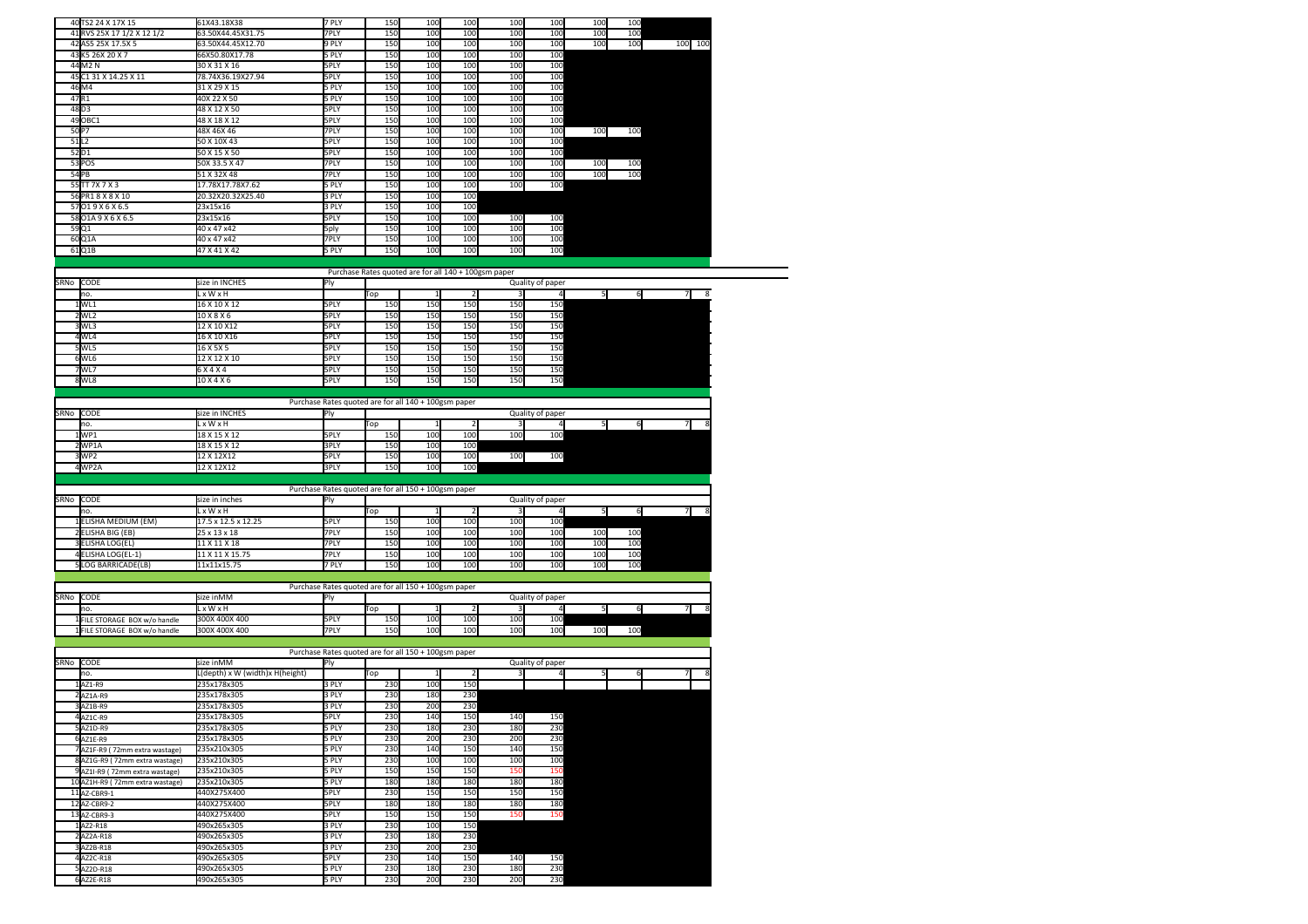| 7AZ2F-R18 (72mm extra wastage)  | 490x320x305 | 5 PLY       | 230 | 140        | 150 | 140             | 150 |  |
|---------------------------------|-------------|-------------|-----|------------|-----|-----------------|-----|--|
| 8AZ2G-R18 (72mm extra wastage)  | 490x320x305 | 5 PLY       | 230 | 100        | 100 | 10 <sup>c</sup> | 100 |  |
| 9 AZ2I-R18 (72mm extra wastage) | 490x320x305 | 5 PLY       | 150 | 150        | 150 | 150             | 150 |  |
| 9AZ2H-R18 (72mm extra wastage)  | 490x320x305 | 5 PLY       | 180 | <b>180</b> | 180 | 180             | 180 |  |
| 10AZ-CBR18-1                    | 440X370X400 | <b>SPLY</b> | 230 | 150        | 150 | 150             | 150 |  |
| 11A7-CBR18-2                    | 440X370X400 | <b>5PLY</b> | 180 | 180        | 180 | 180             | 180 |  |
| 12 AZ-CBR18-3                   | 440X370X400 | 5PLY        | 150 | 150        | 150 | 150             | 150 |  |

|                                            |                                 | Purchase Rates quoted are for all 150 + 100gsm paper |             |     |     |     |     |  |  |  |  |  |  |  |
|--------------------------------------------|---------------------------------|------------------------------------------------------|-------------|-----|-----|-----|-----|--|--|--|--|--|--|--|
| SRNo CODE<br>size inMM<br>Quality of paper |                                 |                                                      |             |     |     |     |     |  |  |  |  |  |  |  |
| Ino.                                       | L(depth) x W (width)x H(height) |                                                      | <b>ITop</b> |     |     |     |     |  |  |  |  |  |  |  |
| 1AZ-24                                     | 500x 635x305                    | <b>SPLY</b>                                          | 180         | 150 | 150 | 150 | 150 |  |  |  |  |  |  |  |
| 2AZ24A                                     | 580x 635x305                    | <b>5PLY</b>                                          | 180         | 150 | 150 | 150 | 150 |  |  |  |  |  |  |  |

|           |                                |                                                                                                      |                 |         |                |                | Purchase Rates quoted are for all 180 + 150gsm paper |        |                     |        |                              |            |            |                 |     |                  |     |   |   |        |
|-----------|--------------------------------|------------------------------------------------------------------------------------------------------|-----------------|---------|----------------|----------------|------------------------------------------------------|--------|---------------------|--------|------------------------------|------------|------------|-----------------|-----|------------------|-----|---|---|--------|
|           |                                | Flat box calculation FOR LENGTH (LXWX2.54+1.5(CUTTING)+0.5 (FOLDING) & HEIGHT (W+H) WEIGHT PRICE /50 |                 |         |                |                |                                                      |        |                     |        |                              |            |            |                 |     |                  |     |   |   |        |
| SRNo CODE |                                | size in inches                                                                                       | LENGTH          | WIDTH   | HEIGHT         |                | TOTAL IN INCHES                                      |        | FLAT box sizeIN CMS | WEIGHT | Ply                          |            |            |                 |     | Quality of paper |     |   |   |        |
|           | no.                            | L(depth) x W (width)x H(height)                                                                      | <b>IN INCH</b>  | IN INCH | <b>IN INCH</b> | length         | height                                               | length | height              | PER PC | PER BOX                      | Top        |            | $\overline{2}$  |     |                  |     | 5 | 6 | 7<br>8 |
|           | 1AZ - 0A0                      | 9.25 X 6.6 X 2.25                                                                                    | 9.2!            | 6.6     | 2.25           | 17.35          | 8.8                                                  | 44.0   | 22.48               |        | $0.000$ 3ply STD             | 180        | <b>150</b> | 150             |     |                  |     |   |   |        |
|           | $AZ - OAO$                     | 9.25 X 6.6 X 2.25                                                                                    | 9.25            | 6.6     | 2.25           | 17.35          | 8.85                                                 | 44.07  | 22.48               |        | 0.000 5 ply STD              | 180        | 150        | 150             | 150 |                  | 150 |   |   |        |
|           | 2AO (BRO)                      | 10.25 X 7 X 2.25                                                                                     | 10.25           |         | 2.25           | 18.75          | 9.25                                                 | 47.6   | 23.50               |        | 0.000 3ply STD               | 180        | 150        | 150             |     |                  |     |   |   |        |
|           | AO (BRO)                       | 10.25 X 7 X 2.25                                                                                     | 10.25           |         | 2.25           | 18.75          | 9.25                                                 | 47.6   | 23.50               |        | 0.000 5 ply STD              | 180        | 150        | 150             | 150 |                  | 150 |   |   |        |
|           | (BHO, BYO) 3A1                 | 10 X 7 X 3.25                                                                                        | 10              |         | 3.25           | 18.50          | 10.25                                                | 46.99  | 26.04               |        | 0.000 3ply STD               | 180        | 150        | 150             |     |                  |     |   |   |        |
|           | A1 (BHO, BYO)                  | 10 X 7 X 3.25                                                                                        | 10              |         | 3.25           | 18.50          | 10.25                                                | 46.99  | 26.04               |        | 0.000 5 ply STD              | 180        | 150        | 150             | 150 |                  | 150 |   |   |        |
|           | 4A1                            | $10 \times 7 \times 3$                                                                               | 10              |         |                | 18.50          | 10.00                                                | 46.9   | 25.40               |        | 0.000 3ply STD               | 180        | 150        | 150             |     |                  |     |   |   |        |
|           | A1                             | 10 X 7 X 3                                                                                           | 10              |         |                | 18.50          | 10.00                                                | 46.99  | 25.40               |        | 0.000 5 ply STD              | 180        | 150        | 150             | 150 |                  | 150 |   |   |        |
|           | 5A3 (BH1, BY1)                 | 10X7X5.25                                                                                            | 10              |         | 5.25           | 18.50          | 12.25                                                | 46.99  | 31.12               |        | 0.000 3ply STD               | 180        | 150        | 150             |     |                  |     |   |   |        |
|           | A3 (BH1,BY1)                   | 10X7X5.25                                                                                            | 10              |         | 5.25           | 18.50          | 12.25                                                | 46.99  | 31.1                |        | 0.000 5 ply STD              | 180        | 150        | 150             | 150 |                  | 150 |   |   |        |
|           | 6A3                            | 12.5 X 9.5 X 3                                                                                       | 12.5            | 9.5     |                | 23.50          | 12.50                                                | 59.6   | 31.7                |        | 0.000 3ply STD               | 180        | 150        | 150             |     |                  |     |   |   |        |
|           | A <sub>3</sub>                 | 12.5 X 9.5 X 3                                                                                       | 12.5            | 9.5     |                | 23.50          | 12.50                                                | 59.69  | 31.75               |        | 0.0005 ply STD               | 180        | 150        | 150             | 150 |                  | 150 |   |   |        |
|           | A4                             | 12 X 8.5 X 7                                                                                         | 12              | 8.5     |                | 22.00          | 15.50                                                | 55.88  | 39.3                |        | 0.000 3ply STD               | 180        | 150        | 150             |     |                  |     |   |   |        |
|           | la4                            | 12 X 8.5 X 7                                                                                         | 12              | 8.5     |                | 22.00          | 15.50                                                | 55.88  | 39.3                |        | 0.000 5 ply STD              | 180        | 150        | 150             | 150 |                  | 150 |   |   |        |
|           | 81A1(BY2)                      | 11.5 X 8.5 X 4.25                                                                                    | 11.5            | 8.5     | 4.25           | 21.50          | 12.75                                                | 54.61  | 32.39               |        | 0.000 3ply STD               | 180        | 150        | 150             |     |                  |     |   |   |        |
|           | 1A1(BY2)                       | 11.5 X 8.5 X 4.25                                                                                    | 11.5            | 8.5     | 4.25           | 21.50          | 12.75                                                | 54.61  | 32.39               |        |                              | 180        | 150        | 150             | 150 |                  | 150 |   |   |        |
|           |                                |                                                                                                      |                 | 9.75    |                |                | 13.00                                                | 60.33  |                     |        | 0.000 5 ply STD              |            | 150        |                 |     |                  |     |   |   |        |
|           | 91A3(BY4)                      | 12.5X 9.75X3.25<br>12.5X 9.75X3.25                                                                   | 12.5            | 9.75    | 3.25           | 23.75<br>23.75 | 13.00                                                | 60.3   | 33.02<br>33.0       |        | 0.000 3ply STD               | 180        | 150        | 150             |     |                  |     |   |   |        |
|           | 1A3(BY4)                       |                                                                                                      | 12.5            |         | 3.25           |                |                                                      |        | 40.01               |        | 0.000 5 ply STD              | 180<br>180 |            | 150             | 150 |                  | 150 |   |   |        |
|           | 10 1A5 (B45, BF5)              | 13.5X11X4.75                                                                                         | 13.5            | 11      | 4.75           | 26.00          | 15.75                                                | 66.04  |                     |        | 0.000 3ply STD               |            | 150        | 150             |     |                  |     |   |   |        |
|           | 1A5(B45,BF5)                   | 13.5X11X4.75                                                                                         | 13.5            | 11      | 4.75           | 26.00          | 15.75                                                | 66.04  | 40.01               |        | 0.0005 ply STD               | 180        | 150        | 150             | 150 |                  | 150 |   |   |        |
|           | 111A7(B47.BF7)                 | 14.5X8X7.25                                                                                          | 14.5            |         | 7.25           | 24.00          | 15.25                                                | 60.96  | 38.74               |        | 0.000 3ply STD               | 180        | 150        | 150             |     |                  |     |   |   |        |
|           | 1A7(B47, BF7)                  | 14.5X8X7.25                                                                                          | 14.5            |         | 7.25           | 24.00          | 15.25                                                | 60.96  | 38.74               |        | 0.000 5 ply STD              | 180        | 150        | 150             | 150 |                  | 150 |   |   |        |
|           | 12 1A9 (B48)                   | 14X12.5X9.5                                                                                          | 14              | 12.5    | 9.5            | 28.00          | 22.00                                                | 71.12  | 55.88               |        | 0.000 3ply STD               | 180        | 150        | 150             |     |                  |     |   |   |        |
|           | 1A9 (B48)                      | 14X12.5X9.5                                                                                          | 14              | 12.5    | 9.5            | 28.00          | 22.00                                                | 71.1   | 55.8                |        | 0.000 5 ply STD              | 180        | 150        | 150             | 150 |                  | 150 |   |   |        |
|           | 13 1AB (BFA)                   | 14.25X9X6.25                                                                                         | 14.25           |         | 6.25           | 24.75          | 15.25                                                | 62.8   | 38.7                |        | 0.000 3ply STD               | 180        | 150        | 15              |     |                  |     |   |   |        |
|           | 1AB (BFA)                      | 14.25X9X6.25                                                                                         | 14.2            |         | 6.25           | 24.75          | 15.25                                                | 62.87  | 38.74               |        | 0.000 5 ply STD              | 180        | 150        | 150             | 150 |                  | 150 |   |   |        |
|           | 14 1AC (B7N)                   | 13.5X11.25X9.75                                                                                      | 13.5            | 11.25   | 9.75           | 26.25          | 21.00                                                | 66.68  | 53.34               |        | 0.000 3ply STD               | 180        | 150        | 150             |     |                  |     |   |   |        |
|           | 1AC (B7N)                      | 13.5X11.25X9.75                                                                                      | 13.             | 11.25   | 9.75           | 26.25          | 21.00                                                | 66.68  | 53.34               |        | 0.000 5 ply STD              | 180        | 150        | 150             | 150 |                  | 150 |   |   |        |
|           | 15 1AD (BY8)                   | 13.5 X 9.5X3.5                                                                                       | 13.5            | 9.5     | 3.5            | 24.50          | 13.00                                                | 62.23  | 33.0                |        | 0.000 3ply STD               | 180        | 150        | 150             |     |                  |     |   |   |        |
|           | 1AD (BY8)                      | 13.5 X 9.5X3.5                                                                                       | 13.5            | 9.5     | 3.5            | 24.50          | 13.00                                                | 62.23  | 33.02               |        | 0.000 5 ply STD              | 180        | 150        | 150             | 150 |                  | 150 |   |   |        |
|           | 16 1AE (BY9-BNB0               | 13X10X8.25                                                                                           | 13              | 10      | 8.25           | 24.50          | 18.25                                                | 62.2   | 46.36               |        | 0.000 3ply STD               | 180        | 150        | 150             |     |                  |     |   |   |        |
|           | 1AE (BY9-BNB0                  | 13X10X8.25                                                                                           | 13              | 10      | 8.25           | 24.50          | 18.25                                                | 62.2   | 46.36               |        | 0.000 5 ply STD              | 180        | 150        | 150             | 150 |                  | 150 |   |   |        |
|           | 17 1BG                         | 18X21.5X5.25                                                                                         | 18              | 21.5    | 5.25           | 41.00          | 26.75                                                | 104.1  | 67.9                |        | 0.000 3ply STD               | 180        | 150        | 15              |     |                  |     |   |   |        |
|           | 1 <sub>BG</sub>                | 18X21.5X5.25                                                                                         | 18              | 21.5    | 5.25           | 41.00          | 26.75                                                | 104.14 | 67.9                |        | 0.0005 ply STD               | 180        | 150        | 150             | 150 |                  | 150 |   |   |        |
|           | 18 BPO(V4)                     | 10X8X2                                                                                               | 10              |         |                | 19.50          | 10.00                                                | 49.5   | 25.40               |        | 0.000 3ply STD               | 180        | 150        | 150             |     |                  |     |   |   |        |
|           | BPO(V4)                        | 10X8X2                                                                                               | 10              |         |                | 19.50          | 10.00                                                | 49.53  | 25.4                |        | 0.0005 ply STD               | 180        | 150        | 150             | 150 |                  | 150 |   |   |        |
|           | 19BP1(V4)                      | 13.25X9.5X2.25                                                                                       | 13.25           | 9.5     | 2.25           | 24.25          | 11.75                                                | 61.60  | 29.8                |        | $0.0003$ ply STD             | 180        | 150        | 15 <sub>C</sub> |     |                  |     |   |   |        |
|           | BP1(V4)                        | 13.25X9.5X2.25                                                                                       | 13.25           | 9.5     | 2.25           | 24.25          | 11.75                                                | 61.6   | 29.8                |        | $0.000$ <sup>5</sup> ply STD | 180        | 150        | 150             | 150 |                  | 150 |   |   |        |
|           | 20 <sub>2</sub> AA             | 24X16X4.25                                                                                           | 24              | 16      | 4.25           | 41.50          | 20.25                                                | 105.4  | 51.44               |        | 0.000 3ply STD               | 18         | 150        | 150             |     |                  |     |   |   |        |
|           | 2AA                            | 24X16X4.25                                                                                           | $\overline{24}$ | 16      | 4.25           | 41.50          | 20.25                                                | 105.41 | 51.44               |        | 0.000 5 ply STD              | 180        | 150        | 150             | 150 |                  | 150 |   |   |        |
|           | 21 <sub>2AO</sub>              | 20X16X7                                                                                              | 20              | 16      |                | 37.50          | 23.00                                                | 95.25  | 58.42               |        | 0.000 3ply STD               | 180        | 150        | 150             |     |                  |     |   |   |        |
|           | 2AO                            | 20X16X7                                                                                              | 20              | 16      |                | 37.50          | 23.00                                                | 95.25  | 58.42               |        | 0.000 5 ply STD              | 180        | 150        | 150             | 150 |                  | 150 |   |   |        |
|           | 22 2 A 5                       | 20X11X4.25                                                                                           | 20              | 11      | 4.25           | 32.50          | 15.25                                                | 82.55  | 38.74               |        | 0.000 3ply STD               | 180        | 150        | 150             |     |                  |     |   |   |        |
|           | 2A5                            | 20X11X4.25                                                                                           | 20              | 11      | 4.25           | 32.50          | 15.25                                                | 82.55  | 38.74               |        | $0.000$ <sub>5</sub> ply STD | 180        | 150        | 150             | 150 |                  | 150 |   |   |        |
|           | $2\overline{3}$ <sub>2A6</sub> | 21X17X10.5                                                                                           | $\overline{21}$ | 17      | 10.5           | 39.50          | 27.50                                                | 100.33 | 69.8                |        | $0.0003$ ply STD             | 180        | 150        | 15 <sub>C</sub> |     |                  |     |   |   |        |
|           | 2A6                            | 21X17X10.5                                                                                           | 21              | 17      | 10.5           | 39.50          | 27.50                                                | 100.33 | 69.8                |        | 0.000 5 ply STD              | 180        | 150        | 150             | 150 |                  | 150 |   |   |        |
|           | 24 2 A 7                       | 24X17.25X4.25                                                                                        | 24              | 17.25   | 4.25           | 42.75          | 21.50                                                | 108.59 | 54.6                |        | 0.000 3ply STD               | 180        | 150        | 150             |     |                  |     |   |   |        |
|           | <b>2A7</b>                     | 24X17.25X4.25                                                                                        | 24              | 17.25   | 4.25           | 42.75          | 21.50                                                | 108.59 | 54.61               |        | 0.000 5 ply STD              | 180        | 150        | 150             | 150 |                  | 150 |   |   |        |
|           | 25 2A8                         | 26X19X9                                                                                              | 26              | 19      |                | 46.50          | 28.00                                                | 118.1  | 71.1                |        | 0.000 3ply STD               | 180        | 150        | 150             |     |                  |     |   |   |        |
|           | 2A8                            | 26X19X9                                                                                              |                 | 19      |                | 46.50          | 28.00                                                | 118.1  |                     |        |                              |            | 150        | 150             |     |                  |     |   |   |        |
|           |                                |                                                                                                      | 26              |         |                |                |                                                      |        | 71.1                |        | 0.0005 ply STD               | 180        |            |                 | 150 |                  | 150 |   |   |        |
|           | 263A1                          | 31X20.5X10.5                                                                                         | 31              | 20.5    | 10.5           | 53.00          | 31.00                                                | 134.62 | 78.74               |        | 0.000 3ply STD               | 180        | 150        | 150             |     |                  |     |   |   |        |
|           | 3A1                            | 31X20.5X10.5                                                                                         | $\overline{31}$ | 20.5    | 10.5           | 53.00          | 31.00                                                | 134.62 | 78.74               |        | 0.0005 ply STD               | <b>180</b> | 150        | 150             | 150 |                  | 150 |   |   |        |
|           | 27 BO(BS2)                     | 17.25X12X11.25                                                                                       | 17.25           | 12      | 11.25          | 30.75          | 23.25                                                | 78.11  | 59.0                |        | 0.000 3ply STD               | 180        | 150        | 150             |     |                  |     |   |   |        |
|           | BO(BS2)                        | 17.25X12X11.25                                                                                       | 17.25           | 12      | 11.25          | 30.75          | 23.25                                                | 78.1   | 59.0                |        | 0.000 5 ply STD              | 180        | 150        | 150             | 150 |                  | 150 |   |   |        |
|           | 28BO                           | 17X11X11                                                                                             | 17              | 11      | 11             | 29.50          | 22.00                                                | 74.9   | 55.88               |        | 0.000 3ply STD               | 180        | 150        | 150             |     |                  |     |   |   |        |
|           | BO                             | 17X11X11                                                                                             | 17              | 11      | 11             | 29.50          | 22.00                                                | 74.9   | 55.88               |        | 0.000 5 ply STD              | 180        | 150        | 150             | 150 |                  | 150 |   |   |        |
|           | 29 BO5                         | 22X15X5                                                                                              | 22              | 15      |                | 38.50          | 20.00                                                | 97.79  | 50.80               |        | 0.000 3ply STD               | 180        | 150        | 150             |     |                  |     |   |   |        |
|           | BO <sub>5</sub>                | 22X15X5                                                                                              | 22              | 15      |                | 38.50          | 20.00                                                | 97.79  | 50.80               |        | 0.000 5 ply STD              | 180        | 150        | 150             | 150 |                  | 150 |   |   |        |
|           | 30B11                          | 28X16X6                                                                                              | 28              | 16      |                | 45.50          | 22.00                                                | 115.57 | 55.88               |        | 0.000 3ply STD               | 180        | 150        | 150             |     |                  |     |   |   |        |
|           | <b>B11</b>                     | 28X16X6                                                                                              | 28              | 16      |                | 45.50          | 22.00                                                | 115.5  | 55.88               |        | 0.000 5 ply STD              | 180        | 150        | 150             | 150 |                  | 150 |   |   |        |
|           | 31B14                          | 24X18X8                                                                                              | 24              | 18      |                | 43.50          | 26.00                                                | 110.49 | 66.0                |        | 0.000 3ply STD               | 180        | 150        | 150             |     |                  |     |   |   |        |
|           | <b>B14</b>                     | 24X18X8                                                                                              | 24              | 18      |                | 43.50          | 26.00                                                | 110.49 | 66.04               |        | 0.000 5 ply STD              | 180        | 150        | 150             | 150 |                  | 150 |   |   |        |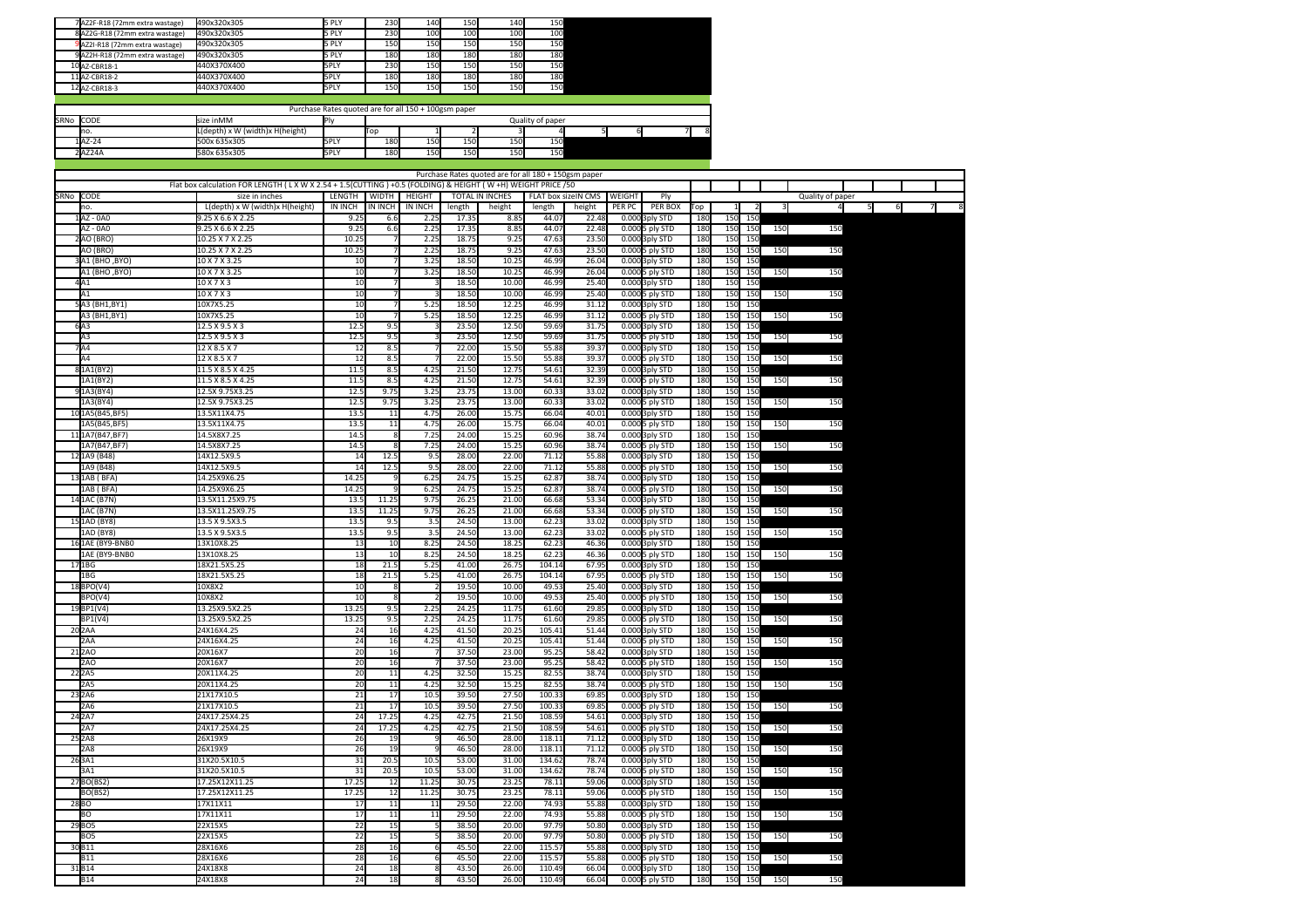|                   | 32 1B <sub>2</sub>           | 15X12X3                          | 15          | 12            | 3              | 28.50          | 15.00          | 72.39            | 38.10          | 0.000 3ply STD                       | 180        | 150        | 150        |     |     |
|-------------------|------------------------------|----------------------------------|-------------|---------------|----------------|----------------|----------------|------------------|----------------|--------------------------------------|------------|------------|------------|-----|-----|
|                   | 1B2                          | 15X12X3                          | 15          | 12            |                | 28.50          | 15.00          | 72.39            | 38.10          | 0.000 5 ply STD                      | 180        | 150        | 150        | 150 | 150 |
|                   | 33 1B4(B4D, BFD)             | 17.75X14.25X8.25                 | 17.75       | 14.25         | 8.25           | 33.50          | 22.50          | 85.09            | 57.15          | 0.000<br>3ply STD                    | 180        | 150        | 150        |     |     |
|                   | 1B4(B4D,BFD)                 | 17.75X14.25X8.25                 | 17.75       | 14.25         | 8.25           | 33.50          | 22.50          | 85.09            | 57.15          | 0.000 5 ply STD                      | 18         | 150        | 150        | 150 | 150 |
|                   | 34 1B4                       | 17X13X8                          | 17          | 13            |                | 31.50          | 21.00          | 80.01            | 53.34          | 0.000 3ply STD                       | 18         | 150        | 150        |     |     |
|                   | 1B4                          | 17X13X8                          | 17          | 13            |                | 31.50          | 21.00          | 80.01            | 53.34          | 0.000<br>5 ply STD                   | 180        | 150        | 150        | 150 | 150 |
|                   | 35 1B9                       | 18X9X7                           | 18          |               |                | 28.50          | 16.00          | 72.39            | 40.64          | 0.000 3ply STD                       | 180        | 150        | 150        |     |     |
|                   | 1B9                          | 18X9X7                           | 18          |               |                | 28.50          | 16.00          | 72.39            | 40.64          | 0.000<br>5 ply STD                   | 180        | 150        | 150        | 150 | 150 |
|                   | 36 1B9(B4E, BFE)             | 18.25X9X9                        | 18.25       |               |                | 28.75          | 18.00          | 73.03            | 45.72          | 0.000<br>3ply STD                    | 180        | 150        | 150        |     |     |
|                   | 1B9(B4E.BFE)                 | 18.25X9X9                        | 18.25       |               |                | 28.75          | 18.00          | 73.03            | 45.72          | 0.000 5 ply STD                      | 180        | 150        | 150        | 150 | 150 |
|                   | 37 1BA(B4F, BFF)             | 19X12.25X11.25                   | 19          | 12.25         | 11.25          | 32.75          | 23.50          | 83.19            | 59.69          | 0.000 3ply STD                       | 180        | 150        | 150        |     |     |
|                   | 1BA(B4F,BFF)                 | 19X12.25X11.25                   | 19          | 12.25         | 11.25          | 32.75          | 23.50          | 83.19            | 59.69          | 0.000<br>5 ply STD                   | 18         | 150        | 150        | 150 | 150 |
|                   | 38 1BB(B4G, BFG)             | 19.25X14.75X12.25                | 19.2        | 14.75         | 12.25          | 35.50          | 27.00          | 90.17            | 68.58          | 0.000<br>3ply STD                    | 180        | 150        | 150        |     |     |
|                   | 1BB(B4G,BFG)                 | 19.25X14.75X12.25                | 19.2        | 14.75         | 12.25          | 35.50          | 27.00          | 90.17            | 68.58          | 0.000<br>5 ply STD                   | 180        | 150        | 150        | 150 | 150 |
| 39 1BF            |                              | 19.25X14X3.25                    | 19.2        | 14            | 3.25           | 34.75          | 17.25          | 88.27            | 43.82          | 0.000<br>3ply STD                    | 18         | 150        | 150        |     |     |
|                   | LBF                          | 19.25X14X3.25                    | 19.25       | 14            | 3.25           | 34.75          | 17.25          | 88.27            | 43.82          | 0.000 5 ply STD                      | 18         | 150        | 150        | 150 | 150 |
|                   | 40 2BB                       | 22X16.5X14                       | 22          | 16.5          | 14             | 40.00          | 30.50          | 101.60           | 77.47          | 0.000 3ply STD                       | 180        | 150        | 150        |     |     |
|                   | 2BB                          | 22X16.5X14                       | 22          | 16.5          | 14             | 40.00          | 30.50          | 101.60           | 77.47          | 0.000<br>5 ply STD                   | 180        | 150        | 150        | 150 | 150 |
|                   | 412B4                        | 14X17X3.25                       | 14          | 17            | 3.25           | 32.50          | 20.25          | 82.55            | 51.44          | 0.000<br>3ply STD                    | 180        | 150        | 150        |     |     |
|                   | 2B4                          | 14X17X3.25                       | 14<br>15.5  | 17            | 3.25           | 32.50<br>30.00 | 20.25<br>25.00 | 82.5<br>76.20    | 51.44          | 0.000 5 ply STD<br>0.000             | 180<br>18  | 150<br>150 | 150        | 150 | 150 |
|                   | 42 2 B 5 (B 3 1)<br>2B5(B31) | 15.5X13X12<br>15.5X13X12         | 15.5        | 13<br>13      | 12<br>12       | 30.00          | 25.00          | 76.20            | 63.50<br>63.50 | 3ply STD<br>0.000<br>5 ply STD       | 180        | 150        | 150<br>150 | 150 | 150 |
|                   | 43 BM2                       | 12X9.5X2.5                       | 12          | 9.5           | 2.5            | 23.00          | 12.00          | 58.42            | 30.48          | 0.000<br>3ply STD                    | 180        | 150        | 150        |     |     |
|                   | BM <sub>2</sub>              | 12X9.5X2.5                       | 12          | 9.5           | 2.5            | 23.00          | 12.00          | 58.42            | 30.48          | 0.000<br>5 ply STD                   | 18         | 150        | 150        | 150 | 150 |
|                   | 44BM3                        | 12X9.5X5                         | 12          | 9.5           |                | 23.00          | 14.50          | 58.42            | 36.8           | 0.000<br>3ply STD                    | 180        | 150        | 150        |     |     |
|                   | BM3                          | 12X9.5X5                         | 12          | 9.5           |                | 23.00          | 14.50          | 58.42            | 36.83          | 0.000 5 ply STD                      | 180        | 150        | 150        | 150 | 150 |
|                   | 45 BM5                       | 12X9X4                           | 12          | q             |                | 22.50          | 13.00          | 57.15            | 33.02          | 0.000<br>3ply STD                    | 18         | 150        | 150        |     |     |
|                   | BM5                          | 12X9X4                           | 12          |               |                | 22.50          | 13.00          | 57.15            | 33.02          | 0.000 5 ply STD                      | 18         | 150        | 150        | 150 | 150 |
|                   | 46BT2(S7)                    | 24X15X3                          | 24          | 15            |                | 40.50          | 18.00          | 102.87           | 45.72          | 0.000 3ply STD                       | 180        | 150        | 150        |     |     |
|                   | BT2(S7)                      | 24X15X3                          | 24          | 15            |                | 40.50          | 18.00          | 102.87           | 45.72          | 0.000<br>5 ply STD                   | 18         | 150        | 150        | 150 | 150 |
|                   | 47BT9(S6A                    | 5X5X35.5                         |             |               | 35.            | 11.50          | 40.50          | 29.21            | 102.87         | 0.000<br>3ply STD                    | 180        | 150        | 150        |     |     |
|                   | <b>BT9(S6A)</b>              | 5X5X35.5                         |             | 5             | 35.            | 11.50          | 40.50          | 29.21            | 102.87         | 0.000 5 ply STD                      | 180        | 150        | 150        | 150 | 150 |
| 48 C1             |                              | 19X13X4                          | 19          | 13            |                | 33.50          | 17.00          | 85.09            | 43.18          | 0.000<br>3ply STD                    | 18         | 150        | 150        |     |     |
|                   | ٠.                           | 19X13X4                          | 19          | 13            |                | 33.50          | 17.00          | 85.09            | 43.18          | 0.000 5 ply STD                      | 18         | 150        | 150        | 150 | 150 |
| 49 C <sub>2</sub> |                              | 19X13X5.75                       | 19          | 13            | 5.75           | 33.50          | 18.75          | 85.09            | 47.63          | 0.000 3ply STD                       | 180        | 150        | 150        |     |     |
|                   | Ĝ.                           | 19X13X5.75                       | 19          | 13            | 5.75           | 33.50          | 18.75          | 85.09            | 47.6           | 0.000<br>5 ply STD                   | 180        | 150        | 150        | 150 | 150 |
| 50C3              |                              | 19X13X8                          | 19          | 13            |                | 33.50          | 21.00          | 85.09            | 53.34          | 0.000<br>3ply STD                    | 18         | 150        | 150        |     |     |
|                   | C3                           | 19X13X8                          | 19          | 13            | 8              | 33.50          | 21.00          | 85.09            | 53.34          | 0.000 5 ply STD                      | 180        | 150        | 150        | 150 | 150 |
|                   | 51C3A                        | 19X13X7.75                       | 19          | 13            | 7.75           | 33.50          | 20.75          | 85.09            | 52.71          | 0.000<br>3ply STD                    | 18         | 150        | 150        |     |     |
|                   | C3A                          | 19X13X7.75<br>19X13.25X12        | 19<br>19    | 13<br>13.25   | 7.75           | 33.50<br>33.75 | 20.75<br>25.25 | 85.09<br>85.7    | 52.71<br>64.14 | 0.000<br>5 ply STD                   | 180        | 150        | 150        | 150 | 150 |
| 52 C <sub>4</sub> | C4                           | 19X13.25X12                      | 19          | 13.25         | 12<br>12       | 33.75          | 25.25          | 85.73            | 64.1           | 0.000 3ply STD<br>0.000<br>5 ply STD | 180<br>180 | 150<br>150 | 150<br>150 | 150 | 150 |
|                   | 53 CB4 (B58)                 | 6.5X12X58                        | 6.5         | 12            | 58             | 20.00          | 70.00          | 50.80            | 177.80         | 0.000<br>3ply STD                    | 180        | 150        | 150        |     |     |
|                   | CB4(B58)                     | 6.5X12X58                        | 6.5         | 12            | 58             | 20.00          | 70.00          | 50.80            | 177.80         | 5 ply STD<br>0.000                   | 180        | 150        | 150        | 150 | 150 |
| 54 <sub>D4</sub>  |                              | 22X18X12                         | 22          | 18            | 12             | 41.50          | 30.00          | 105.41           | 76.20          | 0.000<br>3ply STD                    | 18         | 150        | 150        |     |     |
|                   | D <sub>4</sub>               | 22X18X12                         | 22          | 18            | 12             | 41.50          | 30.00          | 105.41           | 76.20          | 0.000<br>5 ply STD                   | 18         | 150        | 150        | 150 | 150 |
| 55E1              |                              | 16X9X4                           | 16          |               |                | 26.50          | 13.00          | 67.31            | 33.02          | 0.000<br>3ply STD                    | 18         | 150        | 150        |     |     |
|                   | F <sub>1</sub>               | 16X9X4                           | 16          | q             |                | 26.50          | 13.00          | 67.31            | 33.0           | 0.000<br>5 ply STD                   | 18         | 150        | 150        | 150 | 150 |
| 56 <sub>E4</sub>  |                              | 16X12X4                          | 16          | 12            | $\overline{4}$ | 29.50          | 16.00          | 74.93            | 40.64          | 0.000<br>3ply STD                    | 180        | 150        | 150        |     |     |
|                   | E4                           | 16X12X4                          | 16          | 12            |                | 29.50          | 16.00          | 74.93            | 40.64          | 0.000<br>5 ply STD                   | 180        | 150        | 150        | 150 | 150 |
| 57 E6             |                              | 16X12X8                          | 16          | 12            |                | 29.50          | 20.00          | 74.9             | 50.80          | 0.000<br>3ply STD                    | 18         | 150        | 150        |     |     |
|                   | E6                           | 16X12X8                          | 16          | 12            |                | 29.50          | 20.00          | 74.93            | 50.80          | 0.000<br>5 ply STD                   | 180        | 150        | 150        | 150 | 150 |
| 58F3              |                              | 26X19X8.75                       | 26          | 19            | 8.75           | 46.50          | 27.75          | 118.11           | 70.49          | 0.000<br>3ply STD                    | 18         | 150        | 150        |     |     |
|                   | F <sub>3</sub>               | 26X19X8.75                       | 26          | 19            | 8.75           | 46.50          | 27.75          | 118.11           | 70.49          | 0.000<br>5 ply STD                   | 18         | 150        | 150        | 150 | 150 |
|                   | 59J7(B7H)                    | 40.5X5.25X5.25                   | 40.5        | 5.25          | 5.25           | 47.25          | 10.50          | 120.02           | 26.67          | 0.000<br>3ply STD                    | 180        | 150        | 150        |     |     |
|                   | J7(B7H)                      | 40.5X5.25X5.25                   | 40.         | 5.25          | 5.25           | 47.25          | 10.50          | 120.0            | 26.67          | 0.000<br>5 ply STD                   | 180        | 150        | 150        | 150 | 150 |
| 60J7A             | J7A                          | 52.5X5.25X5.25<br>52.5X5.25X5.25 | 52.<br>52.  | 5.25<br>5.25  | 5.25<br>5.25   | 59.2<br>59.25  | 10.50<br>10.50 | 150.50<br>150.50 | 26.67<br>26.67 | 0.000<br>3ply STD<br>0.000           | 18<br>18   | 150<br>150 | 150<br>150 | 150 |     |
|                   | 61K3(B42,BF2)                | 18.75X13.25X6.25                 | 18.7        | 13.25         | 6.25           | 33.50          | 19.50          | 85.09            | 49.53          | 5 ply STD<br>0.000 3ply STD          | 18         | 150        | 150        |     | 150 |
|                   | (3(B42,BF2)                  | 18.75X13.25X6.25                 | 18.7        | 13.25         | 6.2!           | 33.50          | 19.50          | 85.0             | 49.53          | 0.000<br>5 ply STD                   | 18         | 150        | 150        | 150 | 150 |
|                   | 62 K4(B5E)                   | 19.5X13X8.25                     | 19.         | 13            | 8.25           | 34.00          | 21.25          | 86.36            | 53.98          | 0.000<br>3ply STD                    | 180        | 150        | 150        |     |     |
|                   | (4(B5E)                      | 19.5X13X8.25                     | 19.         | 13            | 8.25           | 34.00          | 21.25          | 86.36            | 53.98          | 0.000<br>5 ply STD                   | 180        | 150        | 150        | 150 | 150 |
| 63 K89            |                              | 44.5X10X10                       | 44.         | 10            | 10             | 56.0           | 20.0           | 142.24           | 50.8           | <b>Bply STD</b><br>0.000             | 18         | 150        | 150        |     |     |
|                   | K89                          | 44.5X10X10                       | 44.5        | 10            | 10             | 56.00          | 20.00          | 142.24           | 50.80          | 0.000 5 ply STD                      | 180        | 150        | 150        | 150 | 150 |
| 64 N 3            |                              | 15X11X5                          | 15          | 11            |                | 27.50          | 16.00          | 69.85            | 40.64          | 0.000 3ply STD                       | 180        | 150        | -150       |     |     |
|                   | N <sub>3</sub>               | 15X11X5                          | 15          | 11            | 5              | 27.50          | 16.00          | 69.85            | 40.64          | 0.000 5 ply STD                      | 180        |            | 150 150    | 150 | 150 |
|                   | 65N3(B41,BF1,BJO)            | 16.25X12X5.25                    | 16.25       | 12            | 5.25           | 29.75          | 17.25          | 75.57            | 43.82          | 0.000 3ply STD                       | 180        | 150        | 150        |     |     |
|                   | N3(B41, BF1, BJO)            | 16.25X12X5.25                    | 16.25       | 12            | 5.25           | 29.75          | 17.25          | 75.57            | 43.82          | 0.000 5 ply STD                      | 180        | 150        | 150        | 150 | 150 |
|                   | 66N6(B40)                    | 6.25X12X16                       | 6.25        | 12            | 16             | 19.75          | 28.00          | 50.17            | 71.12          | 0.000 3ply STD                       | 180        | 150        | 150        |     |     |
|                   | N6(B40)                      | 6.25X12X16                       | 6.25        | 12            | 16             | 19.75          | 28.00          | 50.17            | 71.12          | 0.000 5 ply STD                      | 180        | 150        | 150        | 150 | 150 |
|                   | 67 P1(BS5)                   | 21.25X15.25X6.25                 | 21.25       | 15.25         | 6.25           | 38.00          | 21.50          | 96.52            | 54.61          | 0.000 3ply STD                       | 180        | 150        | 150        |     |     |
|                   |                              | 21.25X15.25X6.25                 | 21.2!       | 15.25         | 6.25<br>15.    | 38.00          | 21.50          | 96.52            | 54.61          | 0.000 5 ply STD                      | 180        | 150        | 150        | 150 | 150 |
|                   | P1(BS5)                      |                                  |             |               |                | 40.00          | 33.25          | 101.60           | 84.46          | 0.000 3ply STD                       | 180        | 150        | 150        |     |     |
| 68P2              |                              | 20.75X17.75X15.5                 | 20.75       | 17.75         |                |                |                |                  |                |                                      |            |            |            |     |     |
|                   | P <sub>2</sub>               | 20.75X17.75X15.5                 | 20.75       | 17.75         | 15.5           | 40.00          | 33.25          | 101.60           | 84.46          | 0.000 5 ply STD                      | 180        | 150        | 150        | 150 | 150 |
|                   | 69 P4(BS8)                   | 26X16.25X7.25                    | 26          | 16.25         | 7.25           | 43.75          | 23.50          | 111.13           | 59.69          | 0.000 3ply STD                       | 180        | 150        | 150        |     |     |
|                   | P4(BS8)                      | 26X16.25X7.25                    | 26          | 16.25         | 7.25           | 43.75          | 23.50          | 111.13           | 59.69          | 0.000 5 ply STD                      | 180        | 150        | 150        | 150 | 150 |
| 70 P5             |                              | 25.75X20.75X16.5                 | 25.75       | 20.75         | 16.5           | 48.00          | 37.25          | 121.92           | 94.62          | 0.000 3ply STD                       | 180        | 150        | 150        |     |     |
|                   | P <sub>5</sub><br>71 P7(BSB) | 25.75X20.75X16.5<br>28X19.5X8.25 | 25.75<br>28 | 20.75<br>19.5 | 16.5<br>8.25   | 48.00<br>49.00 | 37.25<br>27.75 | 121.92<br>124.46 | 94.62<br>70.49 | 0.000 5 ply STD<br>0.000 3ply STD    | 180<br>180 | 150<br>150 | 150<br>150 | 150 | 150 |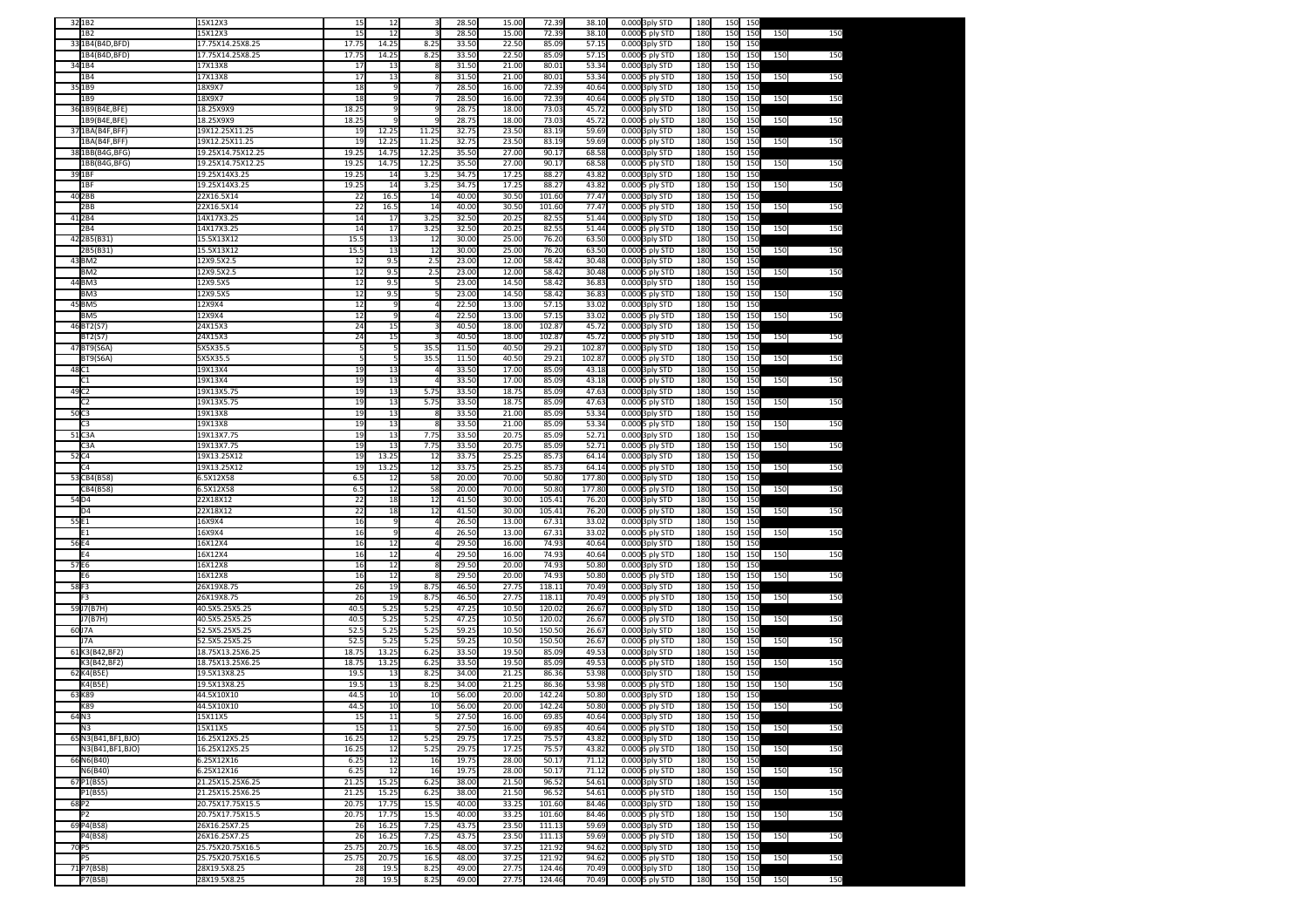| 72 P8             |                                | 18X22.75X3.75                          | 18              | 22.75                 | 3.75                  | 42.25          | 26.50          | 107.32           | 67.31          |                | 0.000 3ply STD                    | 180             | 150        | -150       |     |     |
|-------------------|--------------------------------|----------------------------------------|-----------------|-----------------------|-----------------------|----------------|----------------|------------------|----------------|----------------|-----------------------------------|-----------------|------------|------------|-----|-----|
|                   | P <sub>8</sub>                 | 18X22.75X3.75                          | 18              | 22.75                 | 3.75                  | 42.25          | 26.50          | 107.32           | 67.31          |                | 0.000 5 ply STD                   | 180             | 150        | 150        | 150 | 150 |
|                   | 73 P9(B77,B87)                 | 27.5X22.5X8                            | 27.5            | 22.5                  |                       | 51.5(          | 30.5           | 130.81           | 77.47          |                | 0.000 3ply STD                    | 180             | 150        | 150        |     |     |
|                   | P9(B77,B87)                    | 27.5X22.5X8                            | 27.5            | 22.5                  |                       | 51.50          | 30.5           | 130.81           | 77.47          |                | 0.000 5 ply STD                   | 180             | 150        | 150        | 150 | 150 |
|                   | 74 PA(BS3)<br>PA(BS3)          | 20.25X13.75X12.25<br>20.25X13.75X12.25 | 20.2<br>20.2    | 13.7 <sup>1</sup>     | 12.25<br>12.25        | 35.50<br>35.50 | 26.00<br>26.00 | 90.17<br>90.17   | 66.04<br>66.04 |                | 0.000 3ply STD                    | 180<br>180      | 150<br>150 | 150<br>150 | 150 |     |
|                   | 75 PB(BCS)                     | 23X15X12                               | $\mathcal{L}$   | 13.75<br>15           | 12                    | 39.50          | 27.00          | 100.3            | 68.58          |                | 0.000 5 ply STD<br>0.000 3ply STD | 180             | 150        | 150        |     | 150 |
|                   | PB(BCS)                        | 23X15X12                               | $\overline{23}$ | 15                    | 12                    | 39.5(          | 27.00          | 100.33           | 68.58          |                | 0.000 5 ply STD                   | 180             | 150        | 150        | 150 | 150 |
|                   | 76 U2(BFR)                     | 40.25X22.25X16.25                      | 40.25           | 22.25                 | 16.25                 | 64.00          | 38.50          | 162.56           | 97.79          |                | 0.000 3ply STD                    | 180             | 150        | 150        |     |     |
|                   | U2(BFR)                        | 40.25X22.25X16.25                      | 40.25           | 22.25                 | 16.25                 | 64.00          | 38.50          | 162.56           | 97.79          |                | 0.000 5 ply STD                   | 180             | 150        | 150        | 150 | 150 |
|                   | 77 U3 (BFR)                    | 40X10.5X3.75                           | 40              | 10.5                  | 3.75                  | 52.00          | 14.2!          | 132.08           | 36.20          |                | 0.000 3ply STD                    | 180             | 150        | 150        |     |     |
|                   | U3 (BFR                        | 40X10.5X3.75                           | 40              | 10.5                  | 3.75                  | 52.00          | 14.2!          | 132.08           | 36.20          |                | 0.000 5 ply STD                   | 180             | 150        | 150        | 150 | 150 |
|                   | 78 U4 (B76)                    | 40X9X7.5                               | 40              |                       | 7.5                   | 50.50          | 16.5           | 128.2            | 41.91          |                | 0.000 3ply STD                    | 180             | 150        | 150        |     |     |
|                   | U4 (B76)                       | 40X9X7.5                               | 40              |                       | 7.5                   | 50.5(          | 16.50          | 128.27           | 41.91          |                | 0.000 5 ply STD                   | 180             | 150        | 150        | 150 | 150 |
|                   | 79 U5(B80)                     | 40X20X14                               | 40              | 20                    | 14                    | 61.50          | 34.00          | 156.21           | 86.36          | 0.000          | 3ply STD                          | 180             | 150        | 150        |     |     |
|                   | U5(B80)                        | 40X20X14                               | 40              | 20                    | 14                    | 61.50          | 34.00          | 156.21           | 86.36          | 0.000          | 5 ply STD                         | 180             | 150        | 150        | 150 | 150 |
|                   | 80 W01 (BDA                    | 10X8X6.5                               | 10              |                       | 6.5                   | 19.50          | 14.5(          | 49.53            | 36.8           | 0.000          | 3ply STD                          | 180             | 150        | 150        |     |     |
|                   | W01 (BDA)                      | 10X8X6.5                               | 10              |                       | 6.5                   | 19.50          | 14.50          | 49.5             | 36.8           | 0.000          | 5 ply STD                         | 180             | 150        | 150        | 150 | 150 |
|                   | 81W02(BDB)<br>WO2(BDB)         | 12.75X11X8.5<br>12.75X11X8.5           | 12.75<br>12.75  | 11<br>$\overline{11}$ | 8.5<br>8.5            | 25.25<br>25.25 | 19.50<br>19.50 | 64.14<br>64.14   | 49.5<br>49.53  | 0.000<br>0.000 | 3ply STD<br>5 ply STD             | 180<br>180      | 150<br>150 | 150<br>150 | 150 | 150 |
| 82Z1              |                                | 12X9X4                                 | 12              |                       |                       | 22.5(          | 13.00          | 57.15            | 33.02          | 0.000          | 3ply STD                          | 180             | 150        | 150        |     |     |
|                   | 71                             | 12X9X4                                 | $\overline{12}$ |                       |                       | 22.5(          | 13.00          | 57.15            | 33.02          | 0.000          | 5 ply STD                         | 180             | 150        | 150        | 150 | 150 |
| 83Z4              |                                | 16X12.25X6.25                          | 16              | 12.25                 | 6.25                  | 29.75          | 18.50          | 75.57            | 46.99          | 0.000          | 3ply STD                          | 180             | 150        | 150        |     |     |
|                   | Z4                             | 16X12.25X6.25                          | 16              | 12.25                 | 6.25                  | 29.79          | 18.50          | 75.57            | 46.99          |                | 0.000 5 ply STD                   | 180             | 150        | 150        | 150 | 150 |
|                   | 84 Z05                         | 16X10.25X10.25                         | 16              | 10.25                 | 10.25                 | 27.75          | 20.50          | 70.49            | 52.07          |                | 0.000 3ply STD                    | 180             | 150        | 150        |     |     |
|                   | Z05                            | 16X10.25X10.25                         | 16              | 10.25                 | 10.25                 | 27.75          | 20.50          | 70.49            | 52.07          |                | 0.000 5 ply STD                   | 180             | 150        | 150        | 150 | 150 |
|                   | 85 Z06                         | 16X14X10.25                            | 16              | 14                    | 10.25                 | 31.5(          | 24.25          | 80.01            | 61.60          |                | 0.000 3ply STD                    | 180             | 150        | 150        |     |     |
|                   | Z06                            | 16X14X10.25                            | 16              | 14                    | 10.25                 | 31.5(          | 24.25          | 80.01            | 61.60          |                | 0.000 5 ply STD                   | 180             | 150        | 150        | 150 | 150 |
|                   | 86Z13                          | 13.5X9.5X5.5                           | 13.5            | 9.5                   | 5.5                   | 24.5(          | 15.00          | 62.23            | 38.10          |                | 0.000 3ply STD                    | 180             | 150        | 150        |     |     |
|                   | 713                            | 13.5X9.5X5.5                           | 13.5            | 9.5                   | 5.5                   | 24.50          | 15.00          | 62.23            | 38.10          |                | 0.000 5 ply STD                   | 180             | 150        | 150        | 150 | 150 |
|                   | 87Z16                          | 16X14.25X6.5                           | 16<br>16        | 14.25<br>14.25        | 6.5<br>6.5            | 31.7<br>31.75  | 20.75<br>20.75 | 80.65<br>80.65   | 52.71<br>52.71 |                | 0.000 3ply STD                    | 180<br>180      | 150<br>150 | 15         | 150 | 150 |
|                   | Z <sub>16</sub><br>88 Z26      | 16X14.25X6.5<br>26X16.25X8.5           | 26              | 16.2!                 | 8.5                   | 43.75          | 24.75          | 111.13           | 62.87          |                | 0.000 5 ply STD<br>0.000 3ply STD | 180             | 150        | 150<br>150 |     |     |
|                   | Z26                            | 26X16.25X8.5                           | 26              | 16.25                 | 8.5                   | 43.79          | 24.7           | 111.13           | 62.87          |                | 0.000 5 ply STD                   | 180             | 150        | 150        | 150 | 150 |
| 89 C4             |                                | 19X13X11.75                            | 19              | 13                    | 11.75                 | 33.50          | 24.75          | 85.09            | 62.87          |                | 0.000 3ply STD                    | 180             | 150        | 150        |     |     |
|                   | C4                             | 19X13X11.75                            | 19              | $\overline{13}$       | 11.75                 | 33.50          | 24.75          | 85.09            | 62.87          |                | 0.000 5 ply STD                   | 18 <sub>C</sub> | 150        | 150        | 150 | 150 |
|                   | 90 B70(PD)                     | 30X7.25X5.75                           | 30              | 7.25                  | 5.75                  | 38.75          | 13.00          | 98.4             | 33.02          | 0.000          | 3ply STD                          | 180             | 150        | 150        |     |     |
|                   | <b>B70(PD)</b>                 | 30X7.25X5.75                           | 30              | 7.25                  | 5.75                  | 38.75          | 13.00          | 98.43            | 33.02          |                | 0.0005 ply STD                    | 180             | 150        | 150        | 150 | 150 |
|                   | 91 <sub>1BJ</sub>              | 21X16.25X4.75                          | 21              | 16.25                 | 4.75                  | 38.7           | 21.00          | 98.43            | 53.34          |                | 0.000 3ply STD                    | 180             | 150        | 150        |     |     |
|                   | 1BJ                            | 21X16.25X4.75                          | 21              | 16.25                 | 4.75                  | 38.7           | 21.00          | 98.43            | 53.34          |                | 0.000 5 ply STD                   | 180             | 150        | 150        | 150 | 150 |
|                   | 92 1BH(B74)                    | 14X11X11                               | 14              | 11                    | 11                    | 26.50          | 22.00          | 67.31            | 55.8           |                | 0.000 3ply STD                    | 180             | 150        | 150        |     |     |
|                   | 1BH(B74)                       | 14X11X11                               | 14<br>4.9       | 11                    | 11                    | 26.50          | 22.00          | 67.31            | 55.8           |                | 0.000 5 ply STD                   | 180             | 150        | 150        | 150 | 150 |
|                   | 93 1BK<br>1BK                  | 4.9X6.1X21<br>4.9X6.1X21               | 4.9             | 6.1<br>6.1            | 21<br>$\overline{21}$ | 12.50<br>12.50 | 27.10<br>27.10 | 31.75<br>31.75   | 68.8<br>68.8   |                | 0.000 3ply STD<br>0.000 5 ply STD | 180<br>180      | 150<br>150 | 150<br>150 | 150 | 150 |
|                   | 94 <sub>2</sub> B4             | 14X17X3.25                             | 14              | 17                    | 3.25                  | 32.50          | 20.25          | 82.55            | 51.44          | 0.000          | <b>3ply STD</b>                   | 180             | 150        | 150        |     |     |
|                   | 2 <sub>B4</sub>                | 14X17X3.25                             | 14              | 17                    | 3.25                  | 32.50          | 20.25          | 82.55            | 51.44          |                | 0.000 5 ply STD                   | 180             | 150        | 150        | 150 | 150 |
|                   | 95 BM2                         | 12X9.5X2.5                             | 12              | 9.5                   | 2.5                   | 23.00          | 12.00          | 58.42            | 30.48          | 0.000          | 3ply STD                          | 180             | 150        | 150        |     |     |
|                   | BM <sub>2</sub>                | 12X9.5X2.5                             | 12              | 9.5                   | 2.5                   | 23.00          | 12.00          | 58.42            | 30.48          | 0.000          | 5 ply STD                         | 180             | 150        | 150        | 150 | 150 |
|                   | 96 BM3                         | 12X9.5X5                               | 12              | 9.5                   |                       | 23.00          | 14.50          | 58.42            | 36.8           | 0.000          | 3ply STD                          | 180             | 150        | 150        |     |     |
|                   | BM <sub>3</sub>                | 12X9.5X5                               | 12              | 9.5                   |                       | 23.00          | 14.50          | 58.42            | 36.83          | 0.000          | 5 ply STD                         | 180             | 150        | 150        | 150 | 150 |
| 97 PC             |                                | 23.75X16X4                             | 23.75           | 16                    |                       | 41.25          | 20.00          | 104.78           | 50.80          | 0.000          | <b>3ply STD</b>                   | 180             | 150        | 150        |     |     |
|                   | PC.                            | 23.75X16X4                             | 23.75           | 16                    |                       | 41.25          | 20.00          | 104.78           | 50.80          | 0.000          | 5 ply STD                         | 180             | 150        | 150        | 150 | 150 |
| 98 Q <sub>2</sub> |                                | 34X22X13.5                             | 34              | 22                    | 13.5                  | 57.5(          | 35.50          | 146.05           | 90.17          |                | 0.000 3ply STD                    | 180             | 150        | 150<br>150 |     |     |
| 99Q3              | Q2                             | 34X22X13.5<br>36.5X10.5X3.25           | 34<br>36.5      | 22<br>10.5            | 13.<br>3.25           | 57.50<br>48.50 | 35.50<br>13.75 | 146.05<br>123.19 | 90.17<br>34.9  |                | 0.000 5 ply STD                   | 180<br>180      | 150<br>150 | 150        | 150 | 150 |
|                   | Q3                             | 36.5X10.5X3.25                         | 36.5            | 10.5                  | 3.25                  | 48.50          | 13.75          | 123.19           | 34.9           |                | 0.000 3ply STD<br>0.000 5 ply STD | 180             | 150        | 150        | 150 | 150 |
| 100Q4             |                                | 20X37X3                                | 20              | 37                    |                       | 58.50          | 40.00          | 148.59           | 101.6          |                | 0.000 3ply STD                    | 180             | 150        | 150        |     |     |
|                   | O <sub>4</sub>                 | 20X37X3                                | $\overline{20}$ | 37                    |                       | 58.5           | 40.00          | 148.59           | 101.6          |                | 0.0005 ply STD                    | 180             | 150        | 150        | 150 | 150 |
| 10105             |                                | 30X37X3                                | 30              | $\overline{37}$       |                       | 68.50          | 40.00          | 173.99           | 101.60         |                | 0.000 3ply STD                    | 180             | 150        | 150        |     |     |
|                   | O5                             | 30X37X3                                | 30              | 37                    |                       | 68.50          | 40.00          | 173.99           | 101.60         |                | 0.000 5 ply STD                   | 180             | 150        | 150        | 150 | 150 |
| 102 Q6            |                                | 37X29X3                                | $\overline{37}$ | 29                    |                       | 67.50          | 32.00          | 171.45           | 81.28          |                | 0.000 3ply STD                    | 180             | 150        | 150        |     |     |
|                   | Q6                             | 37X29X3                                | $\overline{37}$ | 29                    |                       | 67.50          | 32.00          | 171.45           | 81.28          |                | 0.000 5 ply STD                   | 180             | 150        | 150        | 150 | 150 |
|                   | 103 S5(B44)                    | 22.25X18.25X12.25                      | 22.2            | 18.2                  | 12.25                 | 42.00          | 30.5           | 106.68           | 77.47          |                | 0.000 3ply STD                    | 180             | 150        | 150        |     |     |
|                   | S5(B44)                        | 22.25X18.25X12.25                      | 22.2            | 18.25                 | 12.25                 | 42.00          | 30.5           | 106.68           | 77.47          |                | 0.000 5 ply STD                   | 180             | 150        | 150        | 150 | 150 |
|                   | 104 S6A(BT8<br><b>S6A(BT8)</b> | 35X5X5<br>35X5X5                       | 35<br>35        |                       |                       | 41.50<br>41.50 | 10.0<br>10.00  | 105.41<br>105.41 | 25.40<br>25.40 |                | 0.000 3ply STD                    | 180<br>180      | 150<br>150 | 150<br>150 |     |     |
|                   | 105 S8(B7M)                    | 26X15X4                                | $\overline{26}$ | 15                    |                       | 42.50          | 19.00          | 107.95           | 48.26          |                | 0.000 5 ply STD<br>0.000 3ply STD | 180             | 150        | 150        | 150 | 150 |
|                   | <b>S8(B7M)</b>                 | 26X15X4                                | 26              | 15                    | $\Delta$              | 42.50          | 19.00          | 107.95           | 48.26          |                | 0.000 5 ply STD                   | 180             | 150        | 150        | 150 | 150 |
|                   | 106 U0(BSG)                    | 40X12X9.25                             | 40              | 12                    | 9.25                  | 53.50          | 21.25          | 135.89           | 53.98          |                | 0.000 3ply STD                    | 180             | 150        | 150        |     |     |
|                   | U0(BSG)                        | 40X12X9.25                             | 40              | 12                    | 9.25                  | 53.50          | 21.25          | 135.89           | 53.98          |                | 0.000 5 ply STD                   | 180             | 150        | 150        | 150 | 150 |
|                   | 107 U1(BSC-B7T)                | 40X10X5.5                              | 40              | 10                    | 5.5                   | 51.5(          | 15.5(          | 130.8            | 39.3           |                | 0.000 3ply STD                    | 180             | 150        | 150        |     |     |
|                   | U1(BSC-B7T)                    | 40X10X5.5                              | 40              | 10                    | 5.5                   | 51.50          | 15.50          | 130.81           | 39.37          |                | 0.0005 ply STD                    | 180             | 150        | 150        | 150 | 150 |
|                   |                                |                                        |                 |                       |                       |                |                |                  |                |                |                                   |                 |            |            |     |     |

| Purchase Rates quoted are for all 180 + 150gsm paper                                                  |                                 |                   |                |         |        |                                               |        |        |        |                 |             |                  |     |     |     |  |  |  |
|-------------------------------------------------------------------------------------------------------|---------------------------------|-------------------|----------------|---------|--------|-----------------------------------------------|--------|--------|--------|-----------------|-------------|------------------|-----|-----|-----|--|--|--|
| Flat box calculation FOR LENGTH (LXWX2.54+1.5(CUTTING) +0.5 (FOLDING) & HEIGHT (W+H) WEIGHT PRICE /50 |                                 |                   |                |         |        |                                               |        |        |        |                 |             |                  |     |     |     |  |  |  |
| SRNo CODE                                                                                             | size in inches                  | LENGTH            | I WIDTH        | HEIGHT  |        | FLAT box sizelN CMS WEIGHT<br>TOTAL IN INCHES |        |        |        |                 |             | Quality of paper |     |     |     |  |  |  |
| no.                                                                                                   | L(depth) x W (width)x H(height) | IN INCH           | <b>IN INCH</b> | IN INCH | length | height                                        | length | height | PER PC | PER BOX         | <b>T</b> op |                  |     |     |     |  |  |  |
| $1AZ - OAO$                                                                                           | $9.25 \times 6.6 \times 2.25$   | 9.25              |                |         | 17.35  | 8.85                                          |        | 22.48  |        | 0.000 3ply ECO  | 150         | 100              | 100 |     |     |  |  |  |
| AZ - 0A0                                                                                              | $9.25 \times 6.6 \times 2.25$   | 9.25 <sub>h</sub> |                | 2.25    | 17.35  | 8.85                                          |        | 22.48  |        | 0.000 5 ply ECO | 150         | 100              | 100 | 100 | 100 |  |  |  |
| 2AO (BRO)                                                                                             | 10.25 X 7 X 2.25                | 10.25             |                | 2.25    | 18.75  | .25                                           |        | 23.50  |        | 0.000 3ply ECO  | 150         | 100              | 100 |     |     |  |  |  |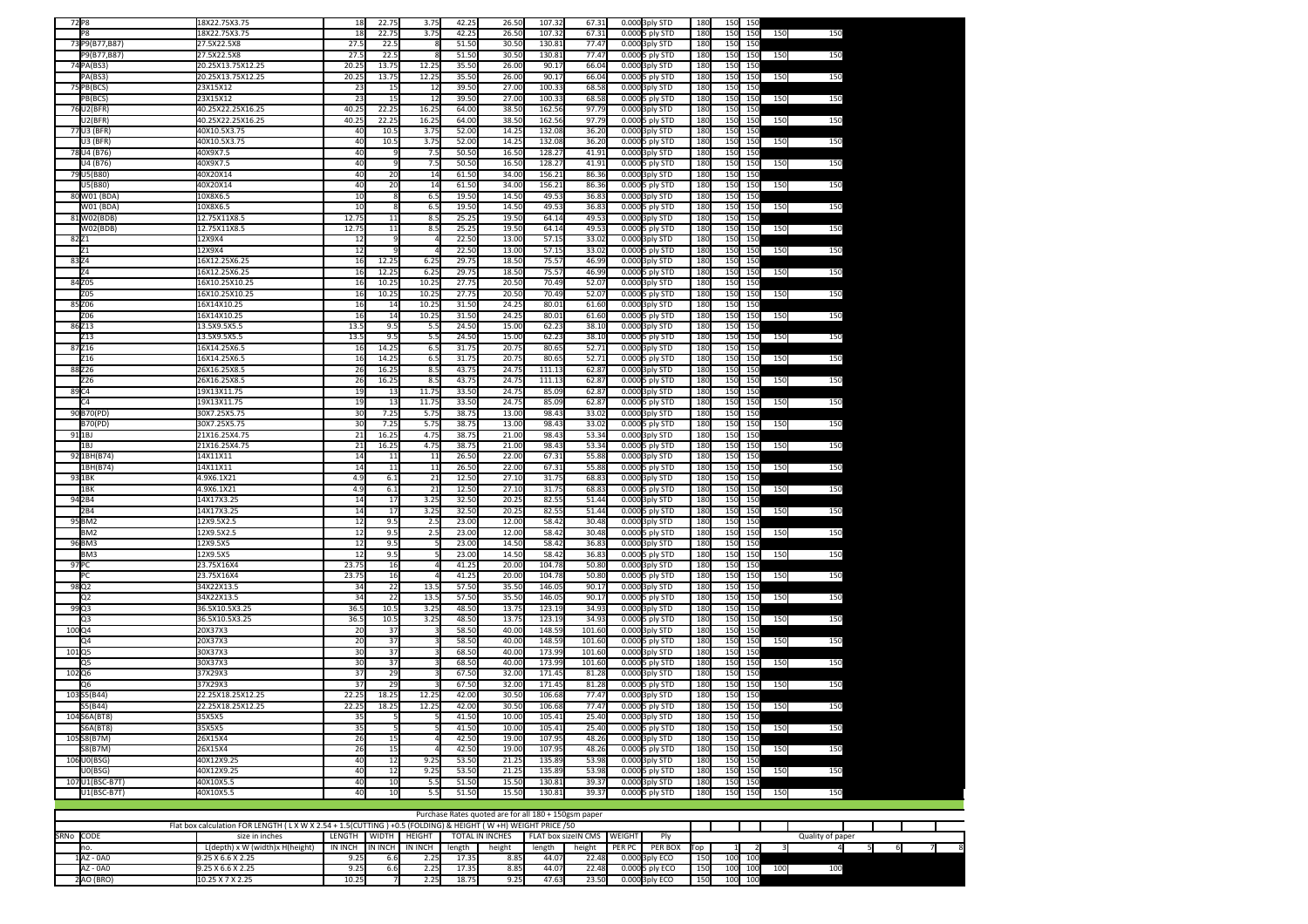|      | AO (BRO)           | 10.25 X 7 X 2.25  | 10.25 |       | 2.25  | 18.75 | 9.25  | 47.63  | 23.50 | 0.000 5 ply ECO | 150 | 100 | 100 | 100 | 100 |
|------|--------------------|-------------------|-------|-------|-------|-------|-------|--------|-------|-----------------|-----|-----|-----|-----|-----|
|      | 3A1 (BHO, BYO)     | 10 X 7 X 3.25     | 10    |       | 3.25  | 18.50 | 10.25 | 46.99  | 26.04 | 0.000 3ply ECO  | 150 | 100 | 100 |     |     |
|      | A1 (BHO ,BYO)      | 10 X 7 X 3.25     | 10    |       | 3.25  | 18.50 | 10.25 | 46.99  | 26.04 | 0.000 5 ply ECO | 150 | 100 | 100 | 100 | 100 |
|      |                    |                   |       |       |       | 18.50 |       | 46.99  |       |                 |     |     |     |     |     |
|      | 4A1                | 10 X 7 X 3        | 10    |       |       |       | 10.00 |        | 25.40 | 0.000 3ply ECO  | 150 | 100 | 100 |     |     |
|      | A1                 | 10 X 7 X 3        | 10    |       |       | 18.50 | 10.00 | 46.99  | 25.40 | 0.000 5 ply ECO | 150 | 100 | 100 | 100 | 100 |
|      | 5A3 (BH1,BY1)      | 10X7X5.25         | 10    |       | 5.25  | 18.50 | 12.25 | 46.99  | 31.12 | 0.000 3ply ECO  | 150 | 100 | 100 |     |     |
|      | A3 (BH1,BY1)       | 10X7X5.25         | 10    |       | 5.25  | 18.50 | 12.25 | 46.99  | 31.12 | 0.000 5 ply ECO | 150 | 100 | 100 | 100 | 100 |
|      | 6A3                | 12.5 X 9.5 X 3    | 12.5  | 9.5   |       | 23.50 | 12.50 | 59.69  | 31.75 | 0.000 3ply ECO  | 150 | 100 | 100 |     |     |
|      | A3                 | 12.5 X 9.5 X 3    | 12.5  | 9.5   |       | 23.50 | 12.50 | 59.69  | 31.75 | 0.000 5 ply ECO | 150 | 100 | 100 | 100 | 100 |
|      | 7A4                | 12 X 8.5 X 7      | 12    | 8.5   |       | 22.00 | 15.50 | 55.88  | 39.37 | 0.000 3ply ECO  | 150 | 100 | 100 |     |     |
|      | A4                 | 12 X 8.5 X 7      | 12    | 8.5   |       | 22.00 | 15.50 | 55.88  | 39.37 | 0.000 5 ply ECO | 150 | 100 | 100 | 100 | 100 |
|      | 81A1(BY2)          | 11.5 X 8.5 X 4.25 | 11.5  | 8.5   | 4.25  | 21.50 | 12.75 | 54.61  | 32.39 | 0.000 3ply ECO  | 150 | 100 | 100 |     |     |
|      | 1A1(BY2)           | 11.5 X 8.5 X 4.25 | 11.5  | 8.5   | 4.25  | 21.50 | 12.75 | 54.61  | 32.39 | 0.000 5 ply ECO | 150 | 100 | 100 | 100 | 100 |
|      | 91A3(BY4)          | 12.5X 9.75X3.25   | 12.5  | 9.75  | 3.25  | 23.75 | 13.00 | 60.33  | 33.02 |                 | 150 | 100 | 100 |     |     |
|      |                    |                   |       |       |       |       |       |        |       | 0.000 3ply ECO  |     |     |     |     |     |
|      | 1A3(BY4)           | 12.5X 9.75X3.25   | 12.5  | 9.75  | 3.25  | 23.75 | 13.00 | 60.33  | 33.02 | 0.000 5 ply ECO | 150 | 100 | 100 | 100 | 100 |
|      | 101A5(B45,BF5)     | 13.5X11X4.75      | 13.5  | 11    | 4.75  | 26.00 | 15.75 | 66.04  | 40.01 | 0.000 3ply ECO  | 150 | 100 | 100 |     |     |
|      | 1A5(B45,BF5)       | 13.5X11X4.75      | 13.5  | 11    | 4.75  | 26.00 | 15.75 | 66.04  | 40.01 | 0.000 5 ply ECO | 150 | 100 | 100 | 100 | 100 |
|      | 11 1A7 (B47, BF7)  | 14.5X8X7.25       | 14.5  | 8     | 7.25  | 24.00 | 15.25 | 60.96  | 38.74 | 0.000 3ply ECO  | 150 | 100 | 100 |     |     |
|      | 1A7(B47,BF7)       | 14.5X8X7.25       | 14.5  | 8     | 7.25  | 24.00 | 15.25 | 60.96  | 38.74 | 0.000 5 ply ECO | 150 | 100 | 100 | 100 | 100 |
|      | 12 1A9 (B48)       | 14X12.5X9.5       | 14    | 12.5  | 9.5   | 28.00 | 22.00 | 71.12  | 55.88 | 0.000 3ply ECO  | 150 | 100 | 100 |     |     |
|      | 1A9 (B48)          | 14X12.5X9.5       | 14    | 12.5  | 9.5   | 28.00 | 22.00 | 71.12  | 55.88 | 0.000 5 ply ECO | 150 | 100 | 100 | 100 | 100 |
|      | 13 1AB (BFA)       | 14.25X9X6.25      | 14.25 |       | 6.25  | 24.75 | 15.25 | 62.87  | 38.74 | 0.000 3ply ECO  | 150 | 100 | 100 |     |     |
|      | 1AB (BFA)          | 14.25X9X6.25      | 14.25 |       | 6.25  | 24.75 | 15.25 | 62.87  | 38.74 | 0.000 5 ply ECO | 150 | 100 | 100 | 100 | 100 |
|      |                    |                   |       | 11.25 | 9.75  | 26.25 | 21.00 |        |       |                 |     |     | 100 |     |     |
|      | 14 1AC (B7N)       | 13.5X11.25X9.75   | 13.5  |       |       |       |       | 66.68  | 53.34 | 0.000 3ply ECO  | 150 | 100 |     |     |     |
|      | 1AC (B7N)          | 13.5X11.25X9.75   | 13.   | 11.25 | 9.75  | 26.25 | 21.00 | 66.68  | 53.34 | 0.000 5 ply ECO | 150 | 100 | 100 | 100 | 100 |
|      | 15 1AD (BY8)       | 13.5 X 9.5X3.5    | 13.   | 9.5   | 3.5   | 24.50 | 13.00 | 62.23  | 33.02 | 0.000 3ply ECO  | 150 | 100 | 100 |     |     |
|      | 1AD (BY8)          | 13.5 X 9.5X3.5    | 13.5  | 9.5   | 3.5   | 24.50 | 13.00 | 62.23  | 33.02 | 0.000 5 ply ECO | 150 | 100 | 100 | 100 | 100 |
|      | 16 1AE (BY9-BNB0   | 13X10X8.25        | 13    | 10    | 8.25  | 24.50 | 18.25 | 62.23  | 46.36 | 0.000 3ply ECO  | 150 | 100 | 100 |     |     |
|      | 1AE (BY9-BNB0      | 13X10X8.25        | 13    | 10    | 8.25  | 24.50 | 18.25 | 62.23  | 46.36 | 0.000 5 ply ECO | 150 | 100 | 100 | 100 | 100 |
|      | 17 1BG             | 18X21.5X5.25      | 18    | 21.5  | 5.25  | 41.00 | 26.75 | 104.14 | 67.95 | 0.000 3ply ECO  | 150 | 100 | 100 |     |     |
|      | 1BG                | 18X21.5X5.25      | 18    | 21.5  | 5.25  | 41.00 | 26.75 | 104.14 | 67.95 | 0.000 5 ply ECO | 150 | 100 | 100 | 100 | 100 |
|      | 18 BPO(V4)         | 10X8X2            | 10    |       |       | 19.50 | 10.00 | 49.53  | 25.40 | 0.000 3ply ECO  | 150 | 100 | 100 |     |     |
|      | BPO(V4)            | 10X8X2            | 10    |       |       | 19.50 | 10.00 | 49.53  | 25.40 | 0.000 5 ply ECO | 150 | 100 | 100 | 100 | 100 |
|      | 19BP1(V4)          | 13.25X9.5X2.25    | 13.25 | 9.5   | 2.25  | 24.25 | 11.75 | 61.60  | 29.85 | 0.000 3ply ECO  | 150 | 100 | 100 |     |     |
|      |                    |                   |       |       |       |       |       |        |       |                 |     |     |     |     |     |
|      | BP1(V4)            | 13.25X9.5X2.25    | 13.25 | 9.5   | 2.25  | 24.25 | 11.75 | 61.60  | 29.85 | 0.000 5 ply ECO | 150 | 100 | 100 | 100 | 100 |
|      | 20 <sub>2</sub> AA | 24X16X4.25        | 24    | 16    | 4.25  | 41.50 | 20.25 | 105.41 | 51.44 | 0.000 3ply ECO  | 150 | 100 | 100 |     |     |
|      | 2AA                | 24X16X4.25        | 24    | 16    | 4.25  | 41.50 | 20.25 | 105.41 | 51.44 | 0.000 5 ply ECO | 150 | 100 | 100 | 100 | 100 |
|      | 21 <sub>2</sub> AO | 20X16X7           | 20    | 16    |       | 37.50 | 23.00 | 95.25  | 58.42 | 0.000 3ply ECO  | 150 | 100 | 100 |     |     |
|      | 2AO                | 20X16X7           | 20    | 16    |       | 37.50 | 23.00 | 95.25  | 58.42 | 0.000 5 ply ECO | 150 | 100 | 100 | 100 | 100 |
|      | 22 <sub>2</sub> A5 | 20X11X4.25        | 20    | 11    | 4.25  | 32.50 | 15.25 | 82.55  | 38.74 | 0.000 3ply ECO  | 150 | 100 | 100 |     |     |
|      | 2A5                | 20X11X4.25        | 20    | 11    | 4.25  | 32.50 | 15.25 | 82.55  | 38.74 | 0.000 5 ply ECO | 150 | 100 | 100 | 100 | 100 |
|      | 23 2A6             | 21X17X10.5        | 21    | 17    | 10.5  | 39.50 | 27.50 | 100.33 | 69.85 | 0.000 3ply ECO  | 150 | 100 | 100 |     |     |
|      | 2A6                | 21X17X10.5        | 21    | 17    | 10.5  | 39.50 | 27.50 | 100.33 | 69.8  | 0.000 5 ply ECO | 150 | 100 | 100 | 100 | 100 |
|      | 24 <sub>2A7</sub>  | 24X17.25X4.25     | 24    | 17.25 | 4.25  | 42.7  | 21.50 | 108.59 | 54.61 | 0.000 3ply ECO  | 150 | 100 | 100 |     |     |
|      | 2A7                | 24X17.25X4.25     | 24    | 17.25 | 4.25  | 42.7  | 21.50 | 108.59 | 54.61 |                 | 150 | 100 | 100 | 100 |     |
|      |                    |                   |       |       |       |       |       |        |       | 0.000 5 ply ECO |     |     |     |     | 100 |
|      | 25 2A8             | 26X19X9           | 26    | 19    |       | 46.50 | 28.00 | 118.11 | 71.12 | 0.000 3ply ECO  | 150 | 100 | 100 |     |     |
|      | 2A8                | 26X19X9           | 26    | 19    |       | 46.50 | 28.00 | 118.11 | 71.12 | 0.000 5 ply ECO | 150 | 100 | 100 | 100 | 100 |
|      | 263A1              | 31X20.5X10.5      | 31    | 20.5  | 10.5  | 53.0  | 31.00 | 134.62 | 78.74 | 0.000 3ply ECO  | 150 | 100 | 100 |     |     |
|      | 3A1                | 31X20.5X10.5      | 31    | 20.5  | 10.   | 53.00 | 31.00 | 134.62 | 78.74 | 0.000 5 ply ECO | 150 | 100 | 100 | 100 | 100 |
|      | 27 BO(BS2)         | 17.25X12X11.25    | 17.25 | 12    | 11.25 | 30.7  | 23.25 | 78.11  | 59.06 | 0.000 3ply ECO  | 150 | 100 | 100 |     |     |
|      | BO(BS2)            | 17.25X12X11.25    | 17.25 | 12    | 11.25 | 30.7  | 23.25 | 78.11  | 59.06 | 0.000 5 ply ECO | 150 | 100 | 100 | 100 | 100 |
| 28BO |                    | 17X11X11          | 17    | 11    | 11    | 29.50 | 22.00 | 74.93  | 55.88 | 0.000 3ply ECO  | 150 | 100 | 100 |     |     |
|      | ВO                 | 17X11X11          | 17    | 11    | 11    | 29.50 | 22.00 | 74.93  | 55.88 | 0.000 5 ply ECO | 150 | 100 | 100 | 100 | 100 |
|      | 29BO5              | 22X15X5           | 22    | 15    |       | 38.5  | 20.00 | 97.79  | 50.80 | 0.000 3ply ECO  | 150 | 100 | 100 |     |     |
|      | BO <sub>5</sub>    | 22X15X5           | 22    | 15    |       | 38.50 | 20.00 | 97.79  | 50.80 | 0.000 5 ply ECO | 150 | 100 | 100 | 100 | 100 |
|      | 30B11              | 28X16X6           | 28    | 16    |       | 45.5  | 22.00 | 115.57 | 55.88 | 0.000 3ply ECO  | 150 | 100 | 100 |     |     |
|      | <b>B11</b>         | 28X16X6           | 28    | 16    |       | 45.5  | 22.00 | 115.57 | 55.88 | 0.000 5 ply ECO | 150 | 100 | 100 | 100 | 100 |
|      |                    |                   |       |       |       |       |       |        |       |                 |     |     |     |     |     |
|      | 31B14              | 24X18X8           | 24    | 18    |       | 43.50 | 26.00 | 110.49 | 66.04 | 0.000 3ply ECO  | 150 | 100 | 100 |     |     |
|      | <b>B14</b>         | 24X18X8           | 24    | 18    |       | 43.50 | 26.00 | 110.49 | 66.04 | 0.000 5 ply ECO | 150 | 100 | 100 | 100 | 100 |
|      | 321B2              | 15X12X3           | 15    | 12    |       | 28.50 | 15.00 | 72.39  | 38.10 | 0.000 3ply ECO  | 150 | 100 | 100 |     |     |
|      | 1B2                | 15X12X3           | 15    | 12    |       | 28.50 | 15.00 | 72.39  | 38.10 | 0.000 5 ply ECO | 150 | 100 | 100 | 100 | 100 |
|      | 33 1B4(B4D, BFD)   | 17.75X14.25X8.25  | 17.75 | 14.25 | 8.25  | 33.50 | 22.50 | 85.09  | 57.15 | 0.000 3ply ECO  | 150 | 100 | 100 |     |     |
|      | 1B4(B4D,BFD)       | 17.75X14.25X8.25  | 17.75 | 14.25 | 8.25  | 33.5  | 22.50 | 85.09  | 57.1  | 0.000 5 ply ECO | 150 | 100 | 100 | 100 | 100 |
|      | 34 1B4             | 17X13X8           | 17    | 13    |       | 31.50 | 21.00 | 80.01  | 53.34 | 0.000 3ply ECO  | 150 | 100 | 100 |     |     |
|      | 1B4                | 17X13X8           | 17    | 13    |       | 31.50 | 21.00 | 80.01  | 53.34 | 0.000 5 ply ECO | 150 | 100 | 100 | 100 | 100 |
|      | 35 1B9             | 18X9X7            | 18    |       |       | 28.50 | 16.00 | 72.39  | 40.64 | 0.000 3ply ECO  | 150 | 100 | 100 |     |     |
|      | 1B9                | 18X9X7            | 18    |       |       | 28.50 | 16.00 | 72.39  | 40.64 | 0.000 5 ply ECO | 150 | 100 | 100 | 100 | 100 |
|      | 36 1B9 (B4E, BFE)  | 18.25X9X9         | 18.25 |       |       | 28.75 | 18.00 | 73.03  | 45.72 | 0.000 3ply ECO  | 150 | 100 | 100 |     |     |
|      | 1B9(B4E, BFE)      | 18.25X9X9         | 18.25 |       |       | 28.7  | 18.00 | 73.03  | 45.72 | 0.000 5 ply ECO | 150 | 100 | 100 | 100 | 100 |
|      | 37 1BA(B4F, BFF)   | 19X12.25X11.25    | 19    | 12.25 | 11.25 | 32.75 | 23.50 | 83.19  | 59.69 | 0.000 3ply ECO  | 150 | 100 | 100 |     |     |
|      |                    |                   |       |       |       |       |       |        |       |                 |     |     |     |     |     |
|      | 1BA(B4F,BFF)       | 19X12.25X11.25    | 19    | 12.25 | 11.25 | 32.75 | 23.50 | 83.19  | 59.69 | 0.0005 ply ECO  | 150 | 100 | 100 | 100 | 100 |
|      | 38 1BB(B4G, BFG)   | 19.25X14.75X12.25 | 19.25 | 14.75 | 12.25 | 35.50 | 27.00 | 90.17  | 68.58 | 0.000 3ply ECO  | 150 | 100 | 100 |     |     |
|      | 1BB(B4G,BFG)       | 19.25X14.75X12.25 | 19.25 | 14.75 | 12.25 | 35.50 | 27.00 | 90.17  | 68.58 | 0.0005 ply ECO  | 150 | 100 | 100 | 100 | 100 |
|      | 39 1BF             | 19.25X14X3.25     | 19.25 | 14    | 3.25  | 34.75 | 17.25 | 88.27  | 43.82 | 0.000 3ply ECO  | 150 | 100 | 100 |     |     |
|      | 1BF                | 19.25X14X3.25     | 19.25 | 14    | 3.25  | 34.7  | 17.25 | 88.27  | 43.82 | 0.000 5 ply ECO | 150 | 100 | 100 | 100 | 100 |
|      | 40 2BB             | 22X16.5X14        | 22    | 16.5  | 14    | 40.00 | 30.50 | 101.60 | 77.47 | 0.000 3ply ECO  | 150 | 100 | 100 |     |     |
|      | 2BB                | 22X16.5X14        | 22    | 16.5  | 14    | 40.00 | 30.50 | 101.60 | 77.47 | 0.000 5 ply ECO | 150 | 100 | 100 | 100 | 100 |
|      | 412B4              | 14X17X3.25        | 14    | 17    | 3.25  | 32.50 | 20.25 | 82.55  | 51.44 | 0.000 3ply ECO  | 150 | 100 | 100 |     |     |
|      | 2B4                | 14X17X3.25        | 14    | 17    | 3.25  | 32.50 | 20.25 | 82.55  | 51.44 | 0.000 5 ply ECO | 150 | 100 | 100 | 100 | 100 |
|      |                    |                   |       |       |       |       |       |        |       |                 |     |     |     |     |     |
|      | 42 2 B 5 (B 3 1)   | 15.5X13X12        | 15.5  | 13    | 12    | 30.00 | 25.00 | 76.20  | 63.50 | 0.000 3ply ECO  | 150 | 100 | 100 |     |     |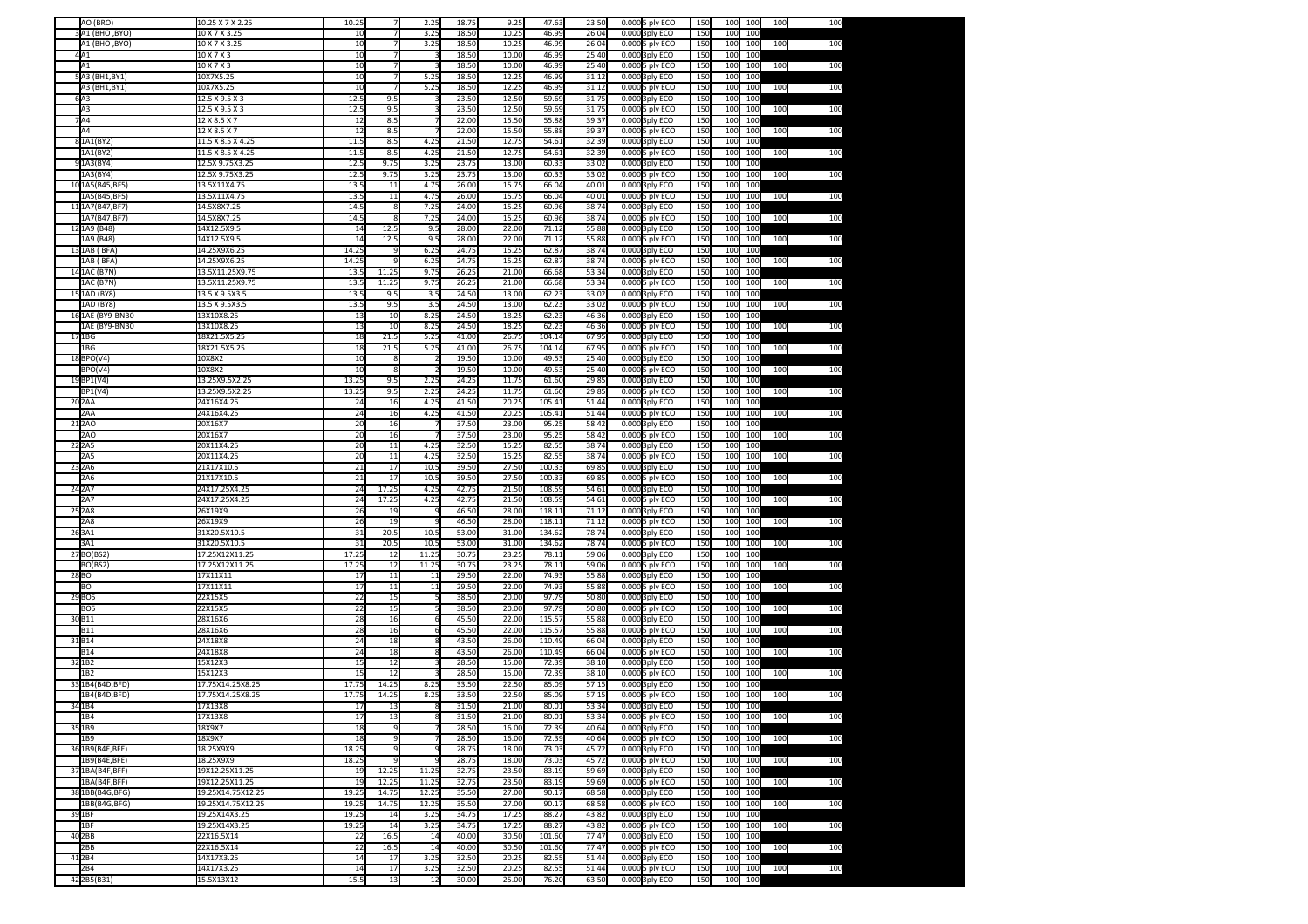|                   | 2B5(B31)             | 15.5X13X12        | 15.5  | 13             | 12             | 30.00 | 25.00 | 76.20  | 63.50  | 0.000 5 ply ECO | 150 | 100             | 100     | 100 | 100 |
|-------------------|----------------------|-------------------|-------|----------------|----------------|-------|-------|--------|--------|-----------------|-----|-----------------|---------|-----|-----|
|                   | 43 BM2               | 12X9.5X2.5        | 12    | 9.5            | 2.5            | 23.00 | 12.00 | 58.42  | 30.48  | 0.000 3ply ECO  | 150 | 100             | 100     |     |     |
|                   | BM2                  | 12X9.5X2.5        | 12    | 9.5            | 2.5            | 23.00 | 12.00 | 58.42  | 30.48  | 0.000 5 ply ECO | 150 | 100             | 100     | 100 | 100 |
|                   |                      |                   |       |                |                | 23.00 |       |        |        |                 |     |                 | 100     |     |     |
|                   | 44 BM3               | 12X9.5X5          | 12    | 9.5            |                |       | 14.50 | 58.42  | 36.83  | 0.000 3ply ECO  | 150 | 100             |         |     |     |
|                   | BM3                  | 12X9.5X5          | 12    | 9.5            |                | 23.00 | 14.50 | 58.42  | 36.83  | 0.000 5 ply ECO | 150 | 100             | 100     | 100 | 100 |
|                   | 45 BM5               | 12X9X4            | 12    | 9              |                | 22.50 | 13.00 | 57.15  | 33.02  | 0.000 3ply ECO  | 150 | 100             | 100     |     |     |
|                   | BM5                  | 12X9X4            | 12    | q              |                | 22.50 | 13.00 | 57.15  | 33.02  | 0.000 5 ply ECO | 150 | 100             | 100     | 100 | 100 |
|                   | 46BT2(S7             | 24X15X3           | 24    | 15             |                | 40.50 | 18.00 | 102.87 | 45.72  | 0.000 3ply ECO  | 150 | 100             | 100     |     |     |
|                   | BT2(S7)              | 24X15X3           | 24    | 15             |                | 40.50 | 18.00 | 102.87 | 45.72  | 0.000 5 ply ECO | 150 | 100             | 100     | 100 | 100 |
|                   | 47BT9(S6A)           | 5X5X35.5          |       | 5              | 35.            | 11.50 | 40.50 | 29.21  | 102.87 | 0.000 3ply ECO  | 150 | 100             | 100     |     |     |
|                   | <b>BT9(S6A)</b>      | 5X5X35.5          |       | 5              | 35.            | 11.50 | 40.50 | 29.21  | 102.87 |                 | 150 | 100             | 100     | 100 | 100 |
|                   |                      |                   |       |                |                |       |       |        |        | 0.000 5 ply ECO |     |                 |         |     |     |
| 48 C <sub>1</sub> |                      | 19X13X4           | 19    | 13             |                | 33.50 | 17.00 | 85.09  | 43.18  | 0.000 3ply ECO  | 150 | 100             | 100     |     |     |
|                   | C1                   | 19X13X4           | 19    | 13             |                | 33.50 | 17.00 | 85.09  | 43.18  | 0.000 5 ply ECO | 150 | 100             | 100     | 100 | 100 |
| 49 C <sub>2</sub> |                      | 19X13X5.75        | 19    | 13             | 5.75           | 33.50 | 18.75 | 85.09  | 47.63  | 0.000 3ply ECO  | 150 | 100             | 100     |     |     |
|                   | C2                   | 19X13X5.75        | 19    | 13             | 5.75           | 33.50 | 18.75 | 85.09  | 47.63  | 0.0005 ply ECO  | 150 | 100             | 100     | 100 | 100 |
| 50C3              |                      | 19X13X8           | 19    | 13             |                | 33.50 | 21.00 | 85.09  | 53.34  | 0.000 3ply ECO  | 150 | 100             | 100     |     |     |
|                   | C3                   | 19X13X8           | 19    | 13             |                | 33.50 | 21.00 | 85.09  | 53.34  | 0.000 5 ply ECO | 150 | 100             | 100     | 100 | 100 |
| 51C3A             |                      | 19X13X7.75        | 19    | 13             | 7.75           | 33.50 | 20.75 | 85.09  | 52.71  | 0.000 3ply ECO  | 150 | 100             | 100     |     |     |
|                   | C3A                  | 19X13X7.75        | 19    | 13             | 7.75           | 33.50 | 20.75 | 85.09  | 52.71  | 0.000 5 ply ECO | 150 | 100             | 100     | 100 | 100 |
|                   |                      |                   |       |                |                |       |       |        |        |                 |     |                 |         |     |     |
| 52 C <sub>4</sub> |                      | 19X13.25X12       | 19    | 13.25          | 12             | 33.7  | 25.25 | 85.73  | 64.14  | 0.000 3ply ECO  | 150 | 100             | 100     |     |     |
|                   | C4                   | 19X13.25X12       | 19    | 13.25          | 12             | 33.75 | 25.25 | 85.73  | 64.14  | 0.000 5 ply ECO | 150 | 100             | 100     | 100 | 100 |
|                   | 53 CB4 (B58)         | 6.5X12X58         | 6.5   | 12             | 58             | 20.00 | 70.00 | 50.80  | 177.80 | 0.000 3ply ECO  | 150 | 100             | 100     |     |     |
|                   | CB4(B58)             | 6.5X12X58         | 6.5   | 12             | 58             | 20.00 | 70.00 | 50.80  | 177.80 | 0.000 5 ply ECO | 150 | 100             | 100     | 100 | 100 |
| 54 <sub>D4</sub>  |                      | 22X18X12          | 22    | 18             | 12             | 41.50 | 30.00 | 105.41 | 76.20  | 0.000 3ply ECO  | 150 | 100             | 100     |     |     |
|                   | D <sub>4</sub>       | 22X18X12          | 22    | 18             | 12             | 41.50 | 30.00 | 105.41 | 76.20  | 0.000 5 ply ECO | 150 | 100             | 100     | 100 | 100 |
| 55 E1             |                      | 16X9X4            | 16    | 9              |                | 26.50 | 13.00 | 67.31  | 33.02  | 0.000 3ply ECO  | 150 | 100             | 100     |     |     |
|                   |                      |                   |       | q              |                |       |       |        |        |                 |     |                 |         |     |     |
|                   | E1                   | 16X9X4            | 16    |                |                | 26.50 | 13.00 | 67.31  | 33.02  | 0.000 5 ply ECO | 150 | 100             | 100     | 100 | 100 |
| 56E4              |                      | 16X12X4           | 16    | 12             |                | 29.50 | 16.00 | 74.93  | 40.64  | 0.000 3ply ECO  | 150 | 100             | 100     |     |     |
|                   | E4                   | 16X12X4           | 16    | 12             |                | 29.50 | 16.00 | 74.93  | 40.64  | 0.000 5 ply ECO | 150 | 100             | 100     | 100 | 100 |
| 57E6              |                      | 16X12X8           | 16    | 12             |                | 29.50 | 20.00 | 74.93  | 50.80  | 0.000 3ply ECO  | 150 | 10 <sub>C</sub> | 100     |     |     |
|                   | F6.                  | 16X12X8           | 16    | 12             |                | 29.50 | 20.00 | 74.93  | 50.80  | 0.000 5 ply ECO | 150 | 100             | 100     | 100 | 100 |
| 58F3              |                      | 26X19X8.75        | 26    | 19             | 8.75           | 46.50 | 27.75 | 118.11 | 70.49  | 0.000 3ply ECO  | 150 | 100             | 100     |     |     |
|                   | F3                   | 26X19X8.75        | 26    | 19             | 8.75           | 46.50 | 27.75 | 118.11 | 70.49  | 0.000 5 ply ECO | 150 | 100             | 100     | 100 | 100 |
|                   |                      |                   |       |                |                |       |       |        |        |                 |     |                 |         |     |     |
|                   | 59J7(B7H)            | 40.5X5.25X5.25    | 40.5  | 5.25           | 5.25           | 47.25 | 10.50 | 120.02 | 26.67  | 0.000 3ply ECO  | 150 | 100             | 100     |     |     |
|                   | J7(B7H)              | 40.5X5.25X5.25    | 40.   | 5.25           | 5.25           | 47.25 | 10.50 | 120.02 | 26.6   | 0.000 5 ply ECO | 150 | 100             | 100     | 100 | 100 |
| 60J7A             |                      | 52.5X5.25X5.25    | 52.   | 5.25           | 5.25           | 59.25 | 10.50 | 150.50 | 26.67  | 0.000 3ply ECO  | 150 | 10 <sub>C</sub> | 100     |     |     |
|                   | J7A                  | 52.5X5.25X5.25    | 52.5  | 5.25           | 5.25           | 59.2  | 10.50 | 150.50 | 26.6   | 0.000 5 ply ECO | 150 | 100             | 100     | 100 | 100 |
|                   | 61K3(B42,BF2)        | 18.75X13.25X6.25  | 18.7  | 13.25          | 6.25           | 33.50 | 19.50 | 85.09  | 49.53  | 0.000 3ply ECO  | 150 | 100             | 100     |     |     |
|                   | K3(B42,BF2)          | 18.75X13.25X6.25  | 18.75 | 13.25          | 6.25           | 33.50 | 19.50 | 85.09  | 49.53  | 0.000 5 ply ECO | 150 | 100             | 100     | 100 | 100 |
|                   | 62 K4(B5E)           | 19.5X13X8.25      | 19.   | 13             | 8.25           | 34.00 | 21.25 | 86.36  | 53.98  | 0.000 3ply ECO  | 150 | 100             | 100     |     |     |
|                   | K4(B5E)              | 19.5X13X8.25      | 19.   | 13             | 8.25           | 34.00 | 21.25 | 86.36  | 53.98  | 0.000 5 ply ECO | 150 | 100             | 100     | 100 | 100 |
| 63K89             |                      | 44.5X10X10        | 44.   | 10             | 10             | 56.0  | 20.00 | 142.24 | 50.80  | 0.000 3ply ECO  | 150 | 100             | 100     |     |     |
|                   |                      |                   |       |                |                |       | 20.00 | 142.24 | 50.80  |                 |     |                 | 100     | 100 | 100 |
|                   |                      |                   |       |                |                |       |       |        |        | 0.0005 ply ECO  | 150 | 100             |         |     |     |
|                   | K89                  | 44.5X10X10        | 44.5  | 10             | 10             | 56.00 |       |        |        |                 |     |                 |         |     |     |
| 64N3              |                      | 15X11X5           | 15    | 11             |                | 27.50 | 16.00 | 69.85  | 40.64  | 0.000 3ply ECO  | 150 | 100             | 100     |     |     |
|                   | N <sub>3</sub>       | 15X11X5           | 15    | 11             |                | 27.50 | 16.00 | 69.85  | 40.64  | 0.000 5 ply ECO | 150 | 100             | 100     | 100 | 100 |
|                   | 65 N3(B41, BF1, BJO) | 16.25X12X5.25     | 16.25 | 12             | 5.25           | 29.75 | 17.25 | 75.57  | 43.82  | 0.000 3ply ECO  | 150 | 100             | 100     |     |     |
|                   | N3(B41, BF1, BJO)    | 16.25X12X5.25     | 16.25 | 12             | 5.25           | 29.7  | 17.25 | 75.5   | 43.8   | 0.000 5 ply ECO | 150 | 100             | 100     | 100 | 100 |
|                   |                      | 6.25X12X16        | 6.25  | 12             | 16             | 19.7  | 28.00 | 50.17  | 71.12  |                 | 150 | 100             | 100     |     |     |
|                   | 66N6(B40)            |                   |       |                |                |       |       |        |        | 0.000 3ply ECO  |     |                 |         |     |     |
|                   | N6(B40)              | 6.25X12X16        | 6.25  | 12             | 16             | 19.75 | 28.00 | 50.17  | 71.12  | 0.000 5 ply ECO | 150 | 100             | 100     | 100 | 100 |
|                   | 67 P1(BS5)           | 21.25X15.25X6.25  | 21.2! | 15.25          | 6.25           | 38.00 | 21.50 | 96.52  | 54.61  | 0.000 3ply ECO  | 150 | 100             | 100     |     |     |
|                   | P1(BS5)              | 21.25X15.25X6.25  | 21.25 | 15.25          | 6.25           | 38.0  | 21.50 | 96.52  | 54.61  | 0.000 5 ply ECO | 150 | 100             | 100     | 100 | 100 |
| 68P2              |                      | 20.75X17.75X15.5  | 20.75 | 17.75          | 15.            | 40.00 | 33.25 | 101.60 | 84.46  | 0.000 3ply ECO  | 150 | 100             | 100     |     |     |
|                   | P2                   | 20.75X17.75X15.5  | 20.75 | 17.75          | 15.            | 40.00 | 33.25 | 101.60 | 84.46  | 0.000 5 ply ECO | 150 | 100             | 100     | 100 | 100 |
|                   | 69 P4 (BS8)          | 26X16.25X7.25     | 26    | 16.25          | 7.25           | 43.7  | 23.50 | 111.13 | 59.69  | 0.000 3ply ECO  | 150 | 100             | 100     |     |     |
|                   | P4(BS8)              | 26X16.25X7.25     | 26    | 16.25          | 7.25           | 43.75 | 23.50 | 111.13 | 59.69  | 0.000 5 ply ECO | 150 | 100             | 100     | 100 | 100 |
| 70 P5             |                      | 25.75X20.75X16.5  | 25.75 | 20.75          | 16.            | 48.0  | 37.25 | 121.92 | 94.6   | 0.000 3ply ECO  | 150 | 100             | 100     |     |     |
|                   | P5.                  |                   |       |                |                |       |       |        |        |                 |     |                 |         |     |     |
|                   |                      | 25.75X20.75X16.5  | 25.75 | 20.75          | 16.            | 48.0  | 37.25 | 121.92 | 94.62  | 0.000 5 ply ECO | 150 | 100             | 100     | 100 | 100 |
|                   | 71 P7(BSB)           | 28X19.5X8.25      | 28    | 19.5           | 8.25           | 49.00 | 27.75 | 124.46 | 70.49  | 0.000 3ply ECO  | 150 | 100             | 100     |     |     |
|                   | P7(BSB)              | 28X19.5X8.25      | 28    | 19.5           | 8.25           | 49.00 | 27.75 | 124.46 | 70.49  | 0.000 5 ply ECO | 150 | 100             | 100     | 100 | 100 |
| 72 P8             |                      | 18X22.75X3.75     | 18    | 22.75          | 3.75           | 42.2  | 26.50 | 107.32 | 67.31  | 0.000 3ply ECO  | 150 | 100             | 100     |     |     |
|                   | P8                   | 18X22.75X3.75     | 18    | 22.75          | 3.75           | 42.25 | 26.50 | 107.32 | 67.31  | 0.000 5 ply ECO | 150 | 100             | 100     | 100 | 100 |
|                   | 73 P9(B77,B87)       | 27.5X22.5X8       | 27.5  | 22.5           |                | 51.5  | 30.50 | 130.81 | 77.47  | 0.000 3ply ECO  | 150 | 100             | 100     |     |     |
|                   | P9(B77,B87)          | 27.5X22.5X8       | 27.5  | 22.5           |                | 51.5  | 30.50 | 130.81 | 77.4   | 0.000 5 ply ECO | 150 | 100             | 100     | 100 | 100 |
|                   | 74 PA(BS3)           | 20.25X13.75X12.25 | 20.25 | 13.75          | 12.25          | 35.50 | 26.00 | 90.17  | 66.04  | 0.000 3ply ECO  | 150 | 100             | 100     |     |     |
|                   | PA(BS3)              | 20.25X13.75X12.25 | 20.25 |                | 12.25          | 35.50 | 26.00 | 90.17  | 66.04  |                 | 15C |                 | 100 100 |     |     |
|                   |                      |                   |       | 13.75          |                |       |       |        |        | 0.000 5 ply ECO |     |                 |         | 100 | 100 |
|                   | 75 PB(BCS)           | 23X15X12          | 23    | 15             | 12             | 39.50 | 27.00 | 100.33 | 68.58  | 0.000 3ply ECO  | 150 | 100             | 100     |     |     |
|                   | PB(BCS)              | 23X15X12          | 23    | 15             | 12             | 39.50 | 27.00 | 100.33 | 68.58  | 0.000 5 ply ECO | 150 | 100             | 100     | 100 | 100 |
|                   | 76 U2(BFR)           | 40.25X22.25X16.25 | 40.25 | 22.25          | 16.25          | 64.00 | 38.50 | 162.56 | 97.79  | 0.000 3ply ECO  | 150 | 100             | 100     |     |     |
|                   | U2(BFR)              | 40.25X22.25X16.25 | 40.25 | 22.25          | 16.25          | 64.0  | 38.50 | 162.56 | 97.79  | 0.000 5 ply ECO | 150 | 100             | 100     | 100 | 100 |
|                   | 77 U3 (BFR)          | 40X10.5X3.75      | 40    | 10.5           | 3.75           | 52.00 | 14.25 | 132.08 | 36.20  | 0.000 3ply ECO  | 150 | 100             | 100     |     |     |
|                   | U3 (BFR)             | 40X10.5X3.75      | 40    | 10.5           | 3.75           | 52.00 | 14.25 | 132.08 | 36.20  | 0.0005 ply ECO  | 150 | 100             | 100     | 100 | 100 |
|                   | 78 U4 (B76)          | 40X9X7.5          | 40    |                | 7.5            | 50.50 | 16.50 | 128.27 | 41.91  | 0.000 3ply ECO  | 150 | 100             | 100     |     |     |
|                   |                      |                   |       | 9              |                |       |       |        |        |                 |     |                 |         |     |     |
|                   | U4 (B76)             | 40X9X7.5          | 40    |                | 7.5            | 50.50 | 16.50 | 128.27 | 41.91  | 0.000 5 ply ECO | 150 | 100             | 100     | 100 | 100 |
|                   | 79 U5(B80)           | 40X20X14          | 40    | 20             | 14             | 61.50 | 34.00 | 156.21 | 86.36  | 0.000 3ply ECO  | 150 | 100             | 100     |     |     |
|                   | U5(B80)              | 40X20X14          | 40    | 20             | 14             | 61.50 | 34.00 | 156.21 | 86.36  | 0.000 5 ply ECO | 150 | 100             | 100     | 100 | 100 |
|                   | 80 W01 (BDA)         | 10X8X6.5          | 10    | 8              | 6.5            | 19.50 | 14.50 | 49.53  | 36.83  | 0.000 3ply ECO  | 150 | 100             | 100     |     |     |
|                   | W01 (BDA)            | 10X8X6.5          | 10    | 8              | 6.5            | 19.50 | 14.50 | 49.53  | 36.83  | 0.000 5 ply ECO | 150 | 100             | 100     | 100 | 100 |
|                   | 81W02(BDB)           | 12.75X11X8.5      | 12.75 | 11             | 8.5            | 25.25 | 19.50 | 64.14  | 49.53  | 0.000 3ply ECO  | 150 | 100             | 100     |     |     |
|                   | W02(BDB)             | 12.75X11X8.5      | 12.75 | 11             | 8.5            | 25.25 | 19.50 | 64.14  | 49.53  | 0.000 5 ply ECO | 150 | 100             | 100     | 100 | 100 |
| 82 Z <sub>1</sub> |                      | 12X9X4            | 12    | $\overline{9}$ | $\overline{4}$ | 22.50 | 13.00 | 57.15  | 33.02  | 0.000 3ply ECO  | 150 |                 | 100 100 |     |     |